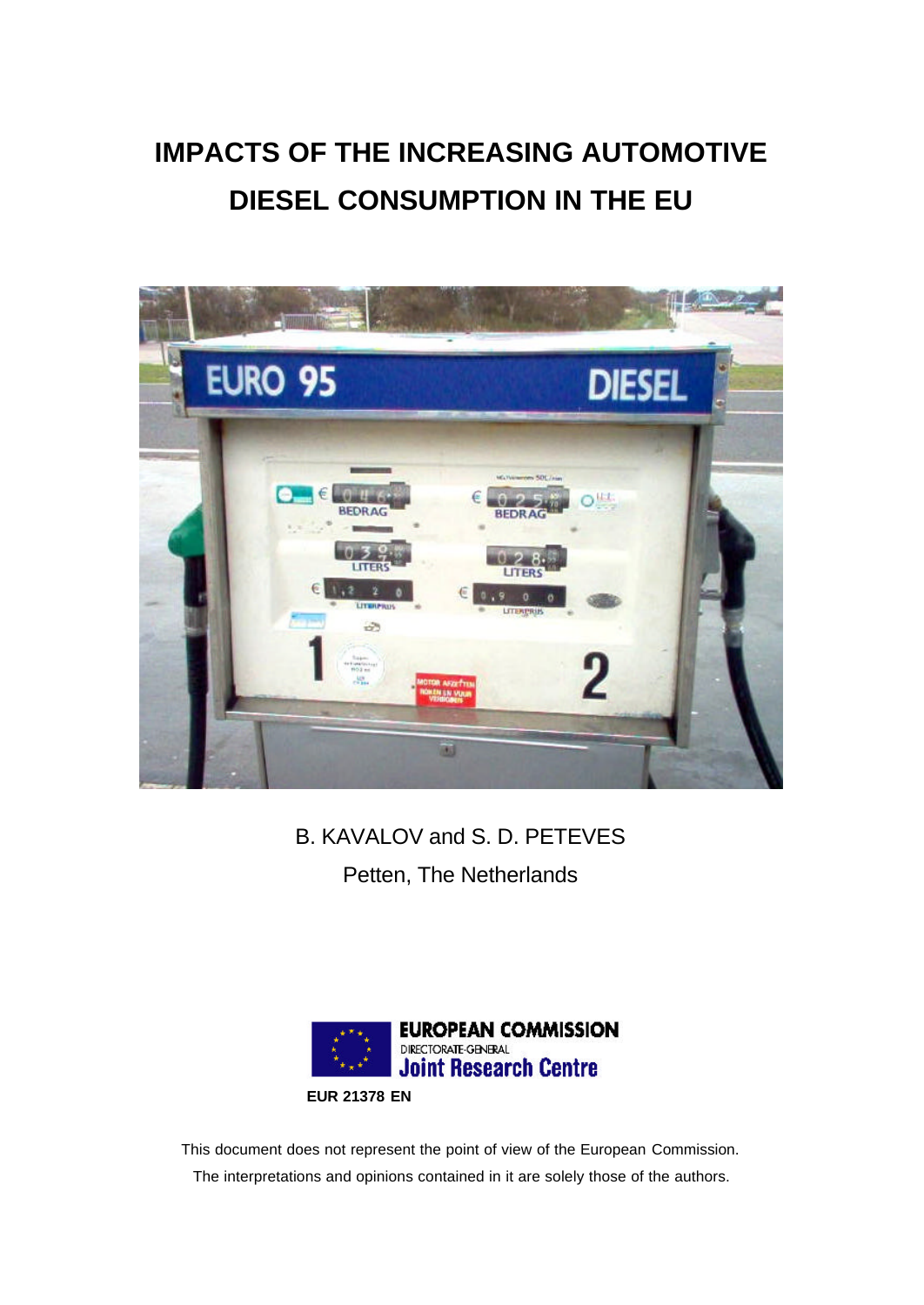#### Mission of the Institute for Energy

The Institute for Energy provides scientific and technical support for the conception, development, implementation and monitoring of community policies, related to energy. Special emphasis is given to the security of energy supply and to sustainable and safe energy production.

#### **European Commission**

Directorate General Joint Research Centre (DG JRC) Institute for Energy Petten The Netherlands

#### **Contact:**

B. Kavalov, phone: +31 224 56 54 78, e-mail: boyan.kavalov@jrc.nl

http://ie.jrc.cec.eu.int/

http://www.jrc.cec.eu.int/

#### **Legal Notice**

*Neither the European Commission nor any person acting on behalf of the Commission is responsible for the use, which might be made of the following information.*

*The use of trademarks in this publication does not constitute an endorsement by the European Commission.*

*The views expressed in this publication are the sole responsibility of the authors and do not necessarily reflect the views of the European Commission.*

A great deal of additional information of the European Union is available on the Internet. It can be accessed through the Europa server (http://europa.eu.int/).

Luxembourg: Office for Official Publications of the European Communities, 2004

#### **ISBN 92-894-6088-1**

European Communities, 2004

Reproduction is authorised provided the source is acknowledged.

Printed in The Netherlands, Institute for Energy – JRC IE, PR&Communication

Cover: Picture taken by B. Kavalov, not for commercial use.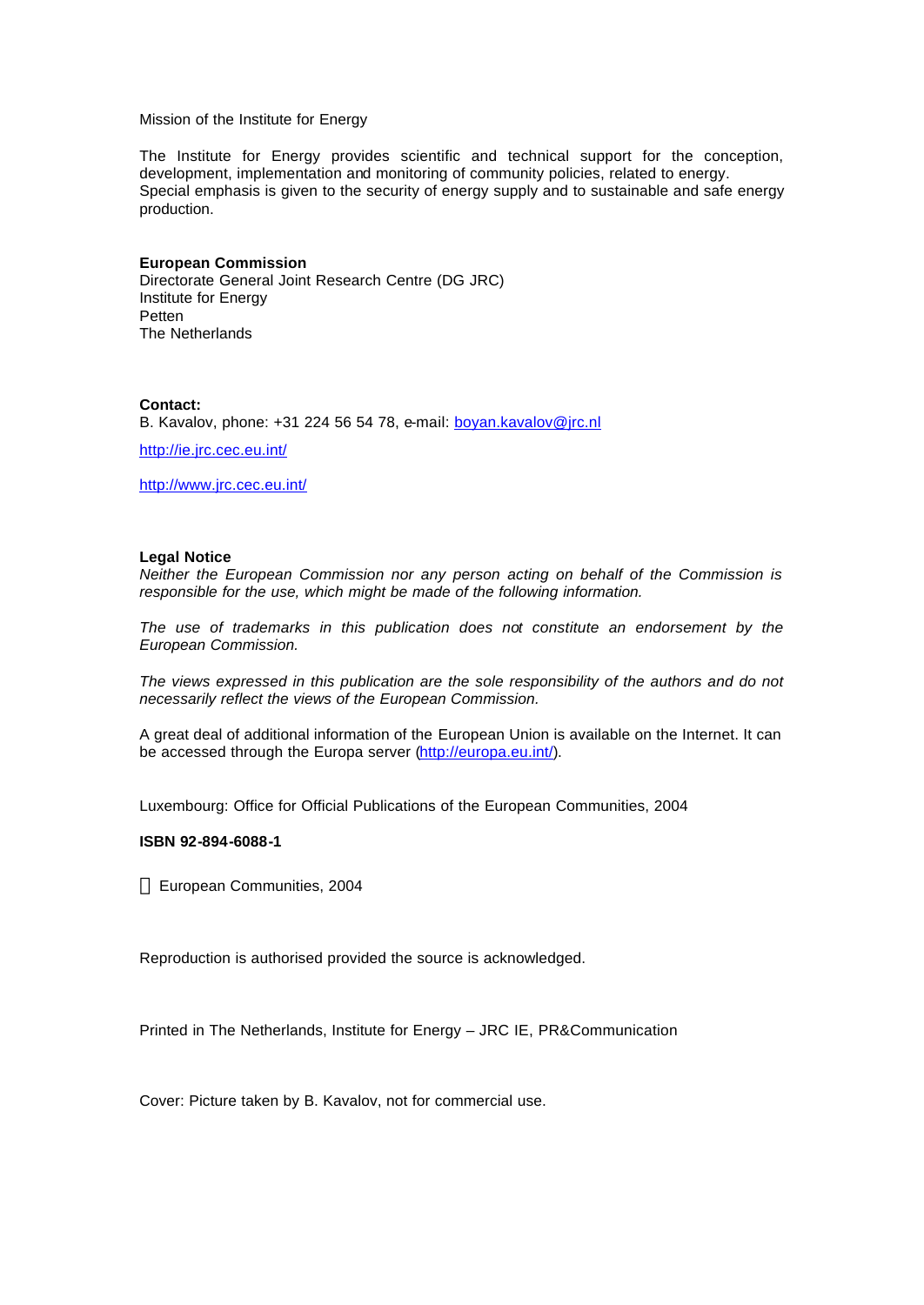# **PREFACE**

The dojective of the Sustainable Energy Technologies Reference and Information System (SETRIS) of Directorate-General Joint Research Centre – European Commission is to collect, harmonise and validate information on sustainable energy technologies and perform related techno-economic assessments to establish, in collaboration with all relevant national partners, scientific and technical reference information required for the debate on a sustainable energy strategy in an enlarged EU, and in the context of global sustainable development.

In the context of SETRIS, this report investigates the impacts of the increasing automotive diesel consumption in the European Union on the security of energy supply, energy efficiency, environmental performance and fuel production costs by 2010. This includes a critical review of a number of literature sources, complemented by the author's analysis. The bibliographic indexes of the literature sources or of the sources, where more information can be found on a certain subject, are given in brackets [].

This report has been written by B. Kavalov and S. D. Peteves – Joint Research Centre (JRC), Institute for Energy (IE). The work on the study has been initiated at the time when one of the authors (B. Kavalov) was still employed by anot her JRC institute – the Institute for Prospective Technological Studies (IPTS). Hence, the database available at the JRC-IPTS has been used in this study.

The authors would like to acknowledge and thank for their contribution the following persons: Marc Steen, Evangelos Tzimas and Fred Starr (JRC-IE), Antonio Soria (JRC-IPTS), Peder Jensen (European Environmental Agency), Jean-François Larivé (CONCAWE) and in particular Ian Hodgson (European Commission, Directorate-General for Energy and Transport).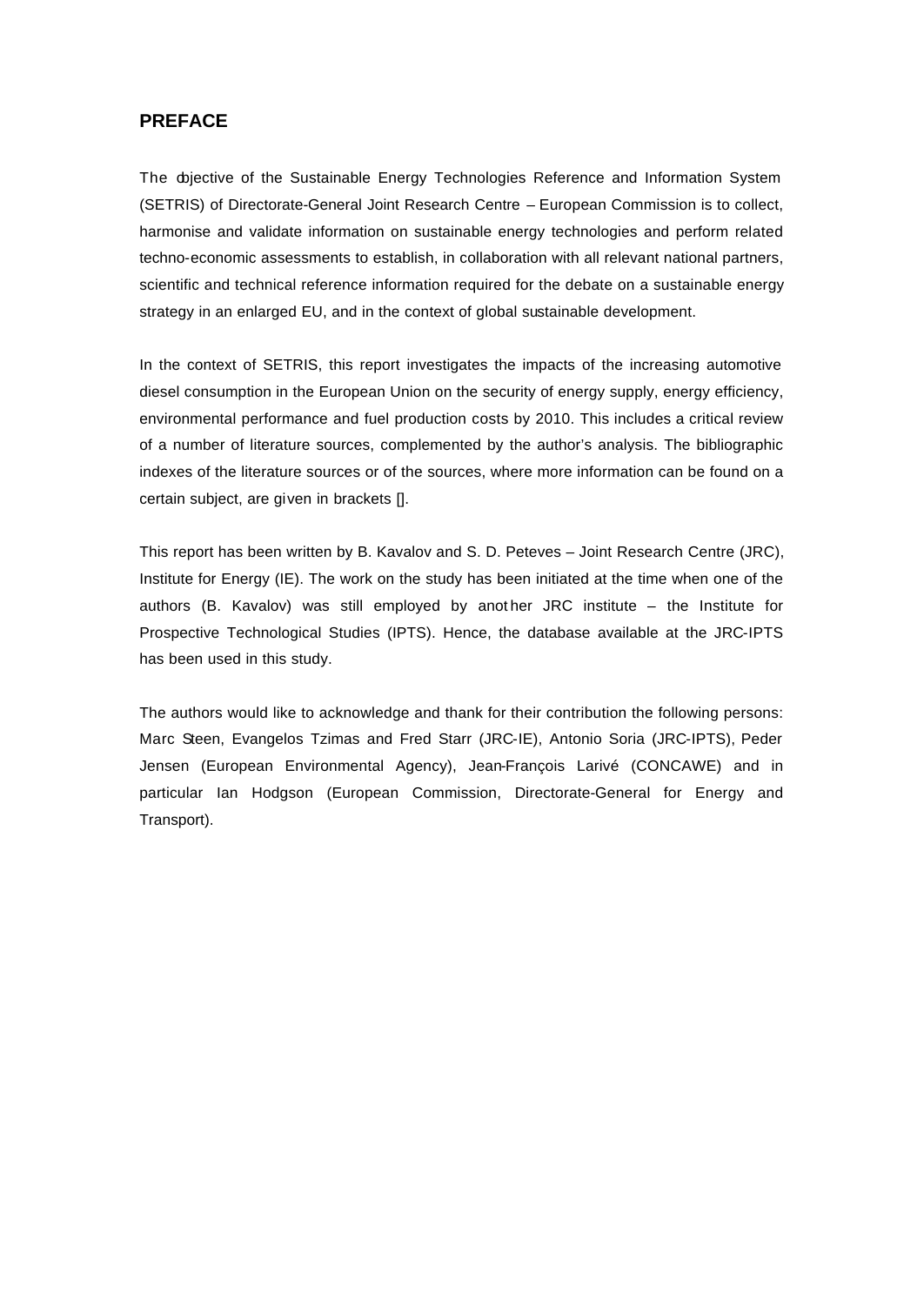# **TABLE OF CONTENT**

| TRENDS IN PETROL AND DIESEL DEMAND IN THE USA, FSU AND WORLD-WIDE 13 |
|----------------------------------------------------------------------|
|                                                                      |
|                                                                      |
|                                                                      |
|                                                                      |
|                                                                      |
|                                                                      |
|                                                                      |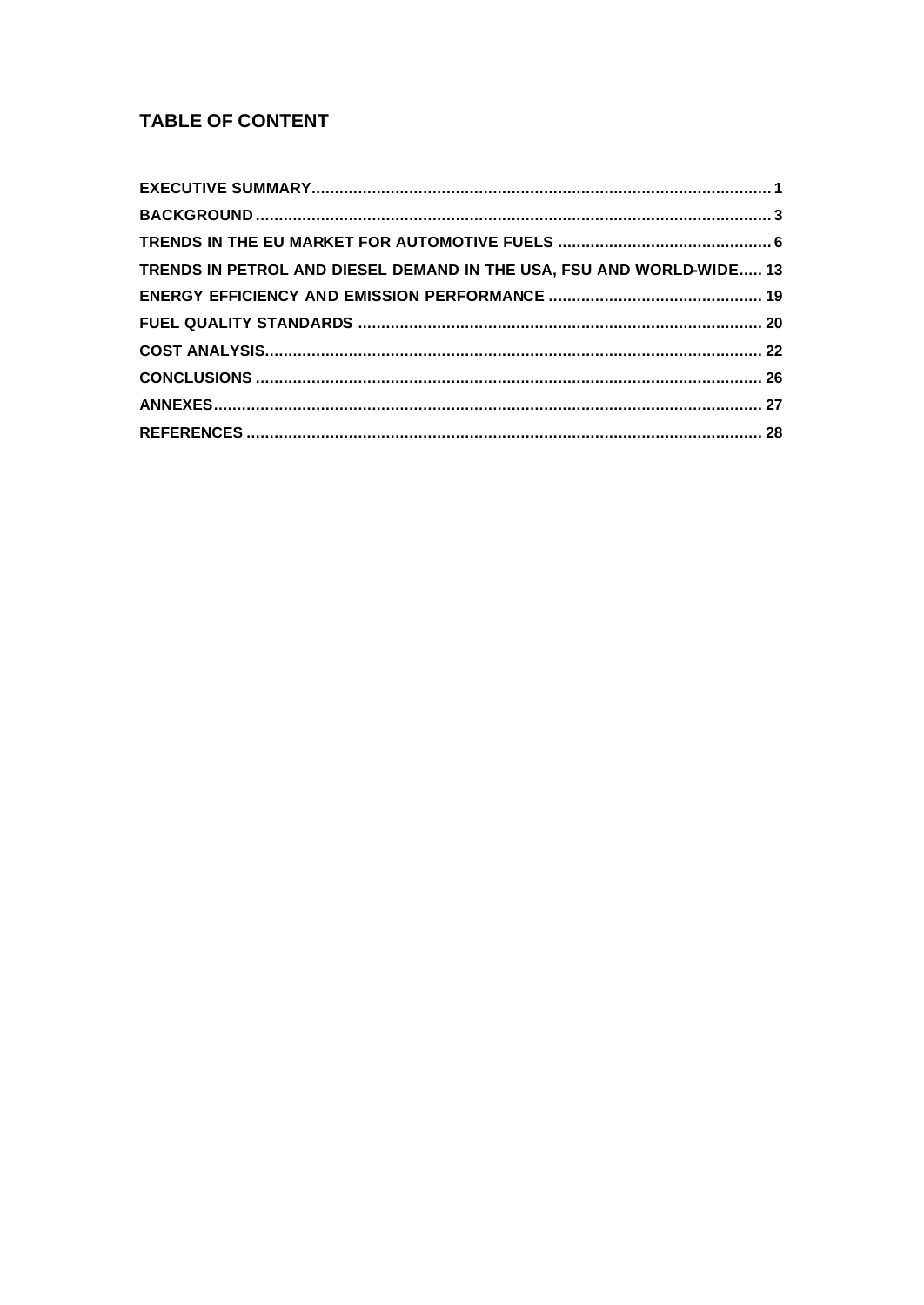# **LIST OF USED ABBREVIATIONS**

ACEA – European Automobile Manufacturers Association ATEC – average total energy costs Cxx – length of carbon chain ("xx" indicates the number of carbon atoms in the carbon chain) CI – compressed-ignited CIS – Commonwealth of Independent States CO2 – carbon dioxide CO2eq – CO2 equivalent DI – direct injection EC – European Commission EU – European Union, (European) Community EU-15 – the 15 member states of the European Union until 30 April 2004 FSU – Former Soviet Union g - gram GHG – greenhouse gas(es) GJ – Giga Joule HDV – heavy-duty vehicle(s) ICE – internal combustion engine JAMA – Japan Automobile Manufacturers Association k – thousand KAMA – Korea Automobile Manufacturers Association km - kilometre l - litre LDV – light-duty vehicle(s) LPG – liquid petroleum gas M – million MJ – Mega Joule Mtoe – million tonnes oil equivalent NMS-10 – the 10 new member states of the European Union after 01 May 2004 NOx – nitrogen oxide PI – port injection PM – particulate matter ppm – parts per million SI – spark-ignited  $t$  – metric tonne (1 tonne = 1000 kilograms) TTW – tank-to-wheel v/v – volume per volume WTT – well-to-tank

- WTW well-to-wheel
- US, USA United States of America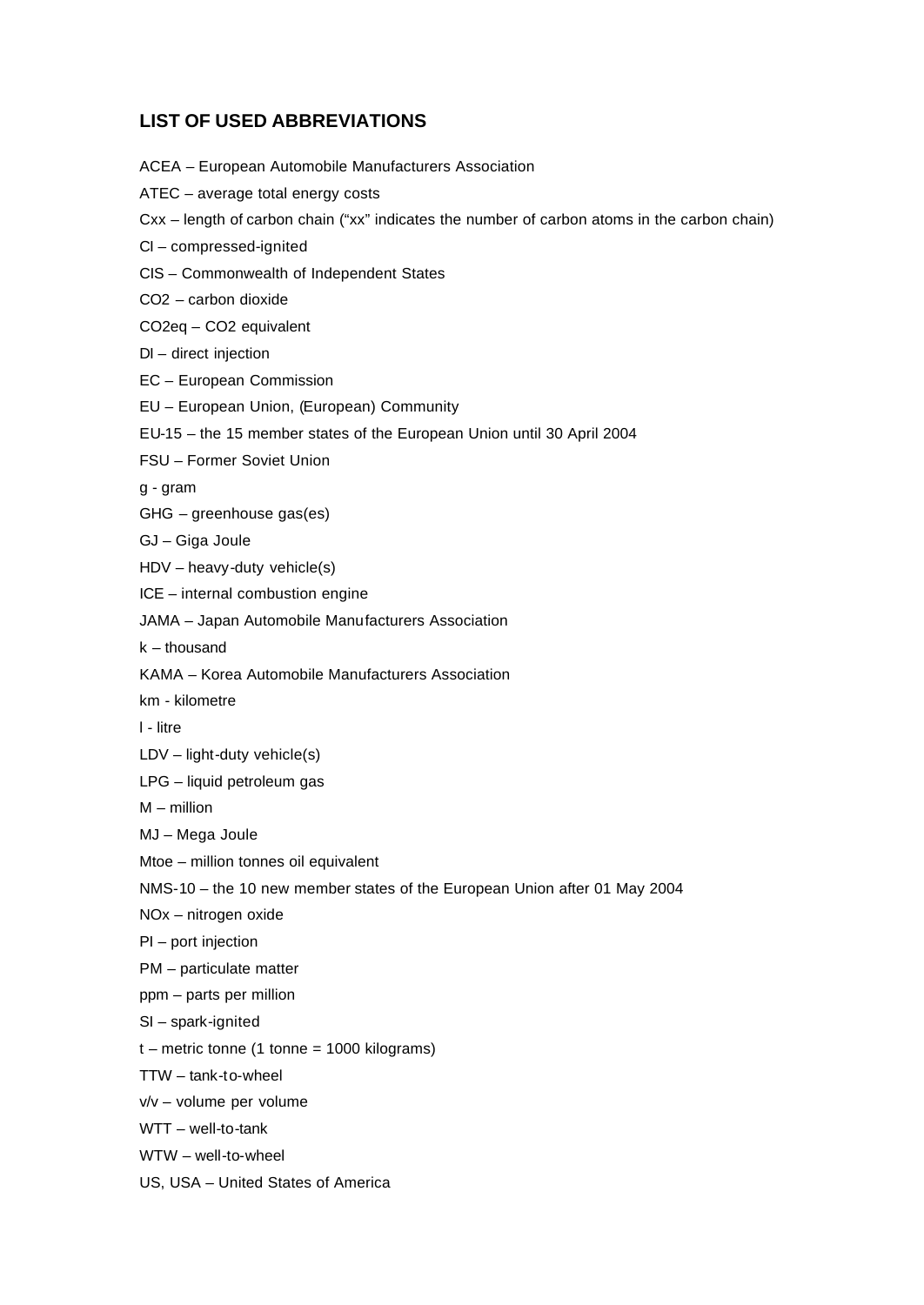## **EXECUTIVE SUMMARY**

The European Union (EU) is heavily dependent upon energy imports and in particular – oil imports. The EU is also a large emitter of greenhouse gases (GHG), which contribute to global warming and climate changes. Securing the energy supply in an environmentallyfriendly way is therefore a prime objective of the EU energy and environmental policies. Transport and in particular – road transport is a main oil consuming and GHG generating sector in the EU. Thus, reducing the energy consumption and GHG emissions from road transport is an important step on the way of reaching these EU policy objectives.

Petrol and diesel, obtained via oil refining, are the main automotive fuels nowadays. Petrol and diesel are however employed in different engine technologies. Due to the difference in engine technologies, diesel cars are more efficient, so – they consume less fuel and emit less GHG per kilometre than petrol cars<sup>1</sup>. Expanding the share of diesel cars, respectively  $$ decreasing the share of petrol cars in total passenger cars' fleet appears as a tool for overall reduction of energy use and GHG emissions in road transport.

For these reasons, a significant shift from petrol to diesel cars has been recently observed in the EU. This shift led to a growing demand for diesel and declining petrol consumption. The goal of this study is to investigate the impacts of the increasing automotive demand for diesel (at the expense of petrol) in the EU on the Community's security of energy supply, energy efficiency, environmental performance and fuel production costs by 2010. For this purpose, a critical review of a range of literature sources is performed, complemented by the author's analysis. The analysis covers conventional automotive fuels (diesel and petrol) and engine technology (internal combustion engine). Besides the EU, the analysis looks at the automotive fuel consumption trends in the United States of America (USA), Former Soviet Union (FSU), as well as in the world.

Based on the analysis, performed in the study, four core probable impacts of the increasing automotive demand for diesel in the EU by 2010 are identified:

**1. Potential adverse impact on the security of energy supply.** World diesel consumption grows faster than world petrol use. The feasible reserves for further increase of world diesel fraction from oil refining appear not to be very large, ranging between 3% and 4% of total oil-refining yield. With recent trends in world automotive fuel consumption, the diesel market tends to become more a sellers' governed market, where the demand from the existing customers is likely to increase along with the appearance of new customers. On the contrary, the petrol market tends to turn more into a buyers' governed market, where the USA are the major customer. The forthcoming increase in demand for cleaner diesel may complicate further the situation with diesel supply.

 1 Medium and heavy-duty vehicles run exclusively on diesel, so they are not considered.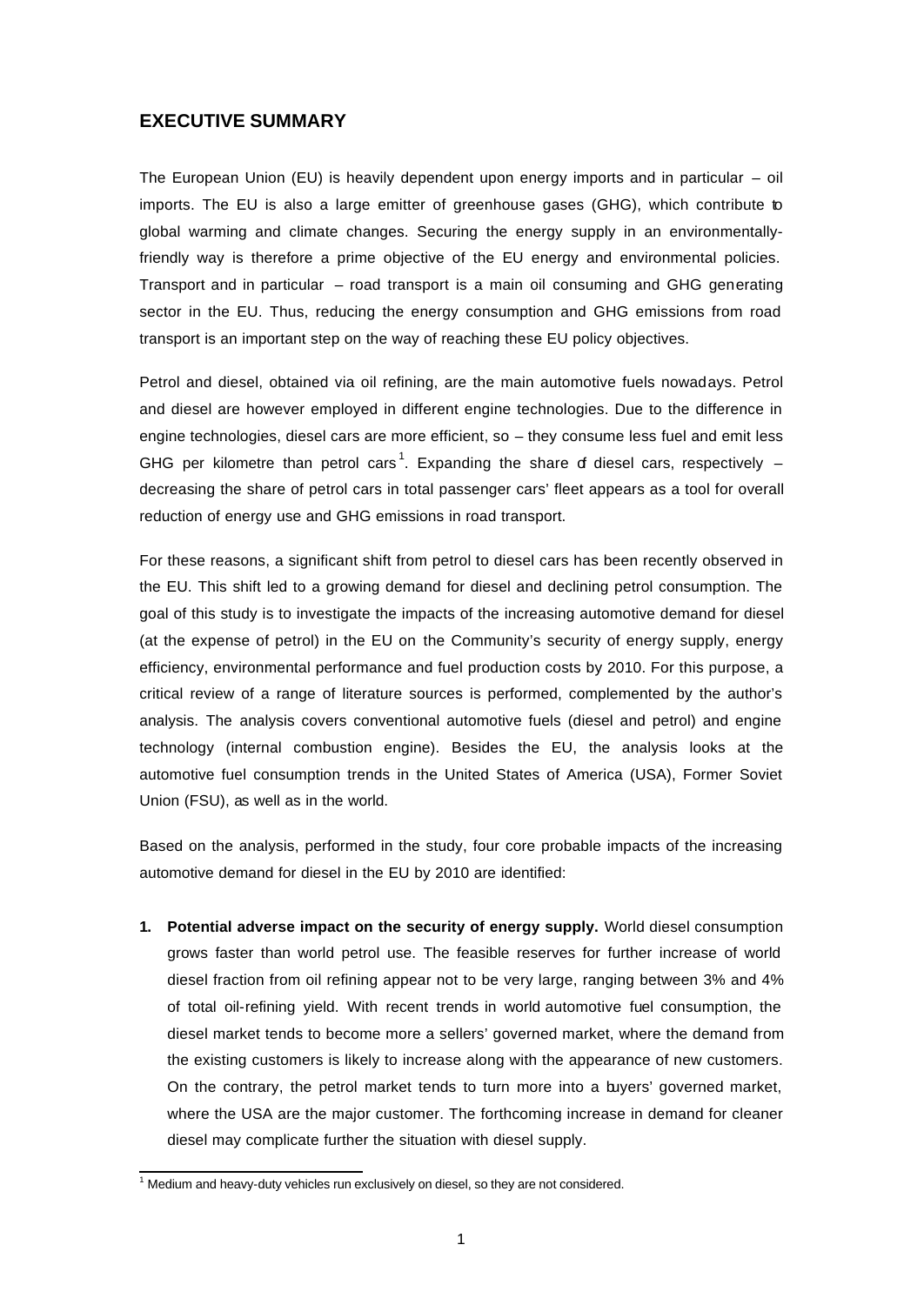- **2. The energy efficiency per kilometre along the diesel fuel chain could be reduced, while the GHG emissions per kilometre could increase.** Trying to respond to the market requirements, the EU refineries most likely will further expand diesel fraction from oil refining, beyond its optimum balance with petrol yield. This will be associated with higher energy losses and GHG emissions at the refineries. Alternatively, the growth in energy losses and GHG emissions for diesel could come from the lower energy and GHG efficiency of the foreign, e.g. FSU refineries, which will supply diesel to the EU, and from the additional transportation. A further reduction in the efficiency gap with petrol most likely will come from the new fuel quality standards, whose meeting is associated with higher energy and GHG cost for diesel than for petrol.
- **3. The overall energy consumption and GHG emissions from diesel cars could get higher than those from petrol cars.** Due to the lower taxation of diesel, compared to petrol, and the higher efficiency of diesel engine versus petrol engine, diesel cars have lower fuel cost per km, compared to petrol cars. Hence, the drivers of diesel cars get the economic incentive to do a higher annual mileage than the drivers of petrol cars do. In such a case, the lower GHG and energy use values per kilometre for diesel cars could turn into larger total GHG and energy values, compared to petrol cars. The recently introduced new taxation regulations probably will expand further the fuel cost advantage of diesel over petrol, giving the drivers of diesel cars additional incentives to increase their annual mileage.
- **4. Diesel production cost will become higher than petrol production costs.** At present petrol and diesel production costs in the EU are equal. The additional increase of diesel fraction from oil refining, beyond its optimum balance with petrol yield, most probably will result in higher production costs for diesel, compared to petrol. The new fuel quality standards will enlarge in addition the gap between diesel and petrol production costs, since the refinery cost of meeting these standards is higher for diesel than for petrol.

**Improving the petrol engine appears to be the most appropriate feasible solution of the above drawbacks.** Most recent engine novelties were elaborated for the diesel technology. Hence, petrol engine contains larger unexplored potential for further development than diesel engine. By improving petrol engine and making it competitive to diesel engine in terms of performance parameters, the balance in the automotive fuel supply by fuel brands and thus – on the automotive fuel market, can be re-established. Considering the projected feasible extent of improving petrol engine, the performance gaps between petrol and diesel cars in terms of energy consumption and emissions of greenhouse gases will become negligible.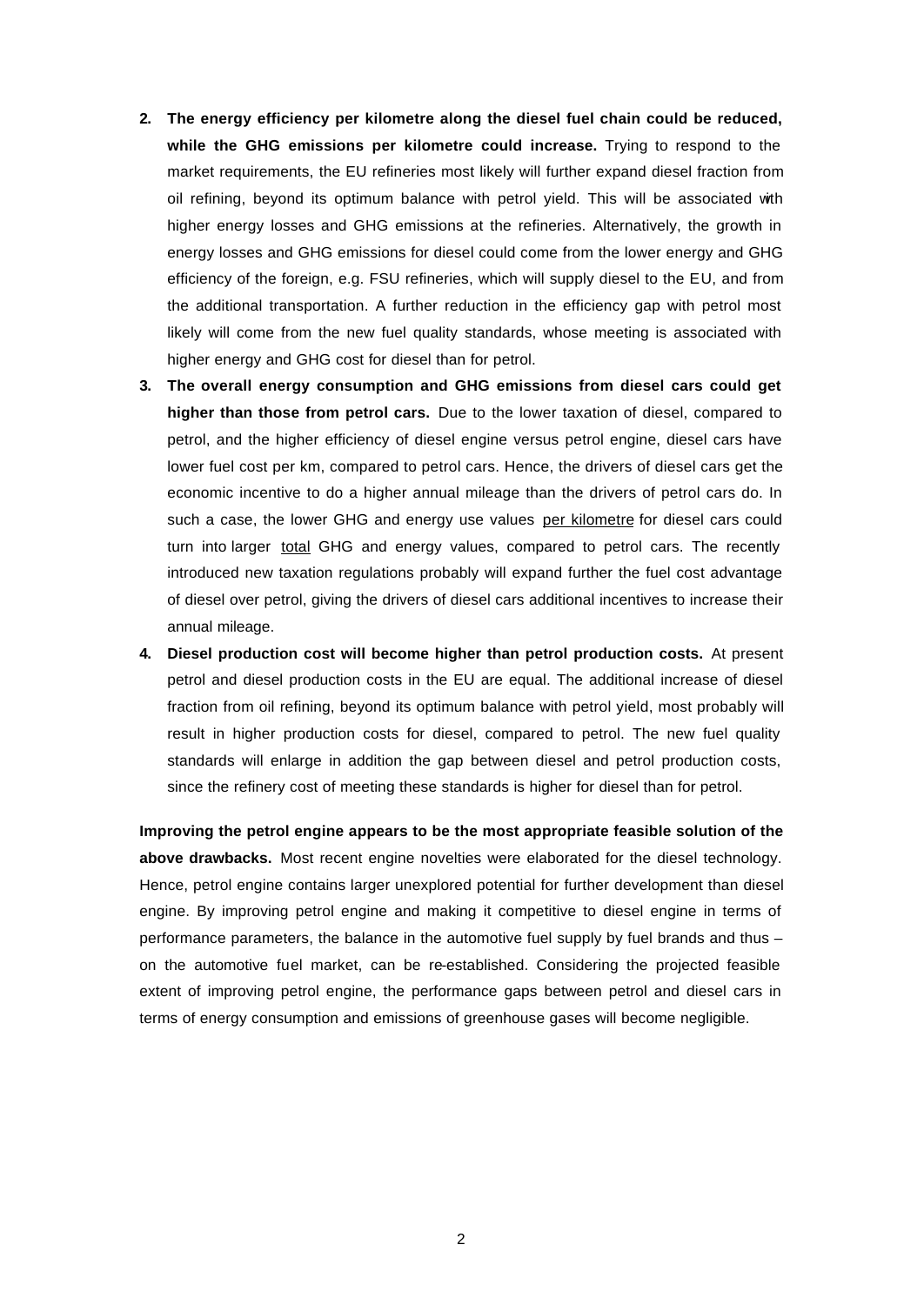# **BACKGROUND**

Recently global warming and climate changes, caused by the greenhouse gas (GHG) emissions, became a growing concern in the world. For this reason, under the Kyoto Protocol to the United Nations Framework Convention on Climate Changes (UNFCCC), various countries undertook to reduce their GHG, aiming at improving global environment. The EU committed to reduce within 2008-2012 its GHG emissions by 8% from the level in 1990. However, the GHG decrease achieved between 1990 and 2001 was 2.3% only<sup>2</sup> that is 2.1% less than the needed reduction, if a linear regression within 1990-2010 is assumed. Carbon Dioxide (CO2) is the key GHG, accounting for 82% of total GHG emissions in the EU in 2001. The delayed progress in the GHG reduction in the EU was due mainly to the CO2 emissions, since instead of declining, they were by 1.6% higher in 2001, compared to 1990 [36].

Transport is a main GHG and CO2 generating sector, responsible for 20% of total GHG and 29% of all CO2 emissions in the EU in 2000 [30, 34]. Road transport is the core CO2 emitting transport mode, accounting for 84% of all transportation CO2 emissions [32]. Amongst different sectors of industry, transport was also the only sector that didn't show any improvement in its CO2 performance since 1990 [32]. Hence, over the period 1990-2000 the transportation CO2 emissions, instead of declining, grew by 18%, mainly due to the impact of road transport [34]. With current trends, the baseline projections foresee a further 28% growth in total GHG emissions from transport by 2010 [35]. Drastically reducing the automotive CO2 emissions is therefore a prime goal of the environmental and transport policies in the EU [21].

Passenger cars form the largest share in total automotive fleet – about 80% [32] and thus account for the major share of the automotive CO2 emissions. Aiming at decreasing the GHG emissions from transport, the EC reached voluntary agreements with the associations of automobile manufacturers from Europe (ACEA) [16], Japan (JAMA) [20] and South Korea (KAMA) [19] for reducing the CO2 emissions from passenger cars – Annex 1. Amongst these three automobile manufacturers associations, ACEA holds the largest share in the sales of new passenger cars in the EU – more than 85%. The compliance of ACEA with the targets in its voluntary commitment is therefore crucial for the overall success of the CO2 reduction incentive.

Currently, the most widespread fuels for internal combustion engine  $(ICE)$  – the typical automotive power-train technology nowadays – are petrol and diesel. Petrol and diesel engines have different design and performance characteristics, due to different fuel properties of petrol and diesel. Because of these differences, on equal terms the compressed-ignited (CI) ICE on diesel is far more efficient than the spark-ignited (SI) ICE on petrol. The higher efficiency of diesel engine results in lower fuel consumption, compared to petrol engine.

<sup>&</sup>lt;sup>2</sup> Not considering land-use and forestry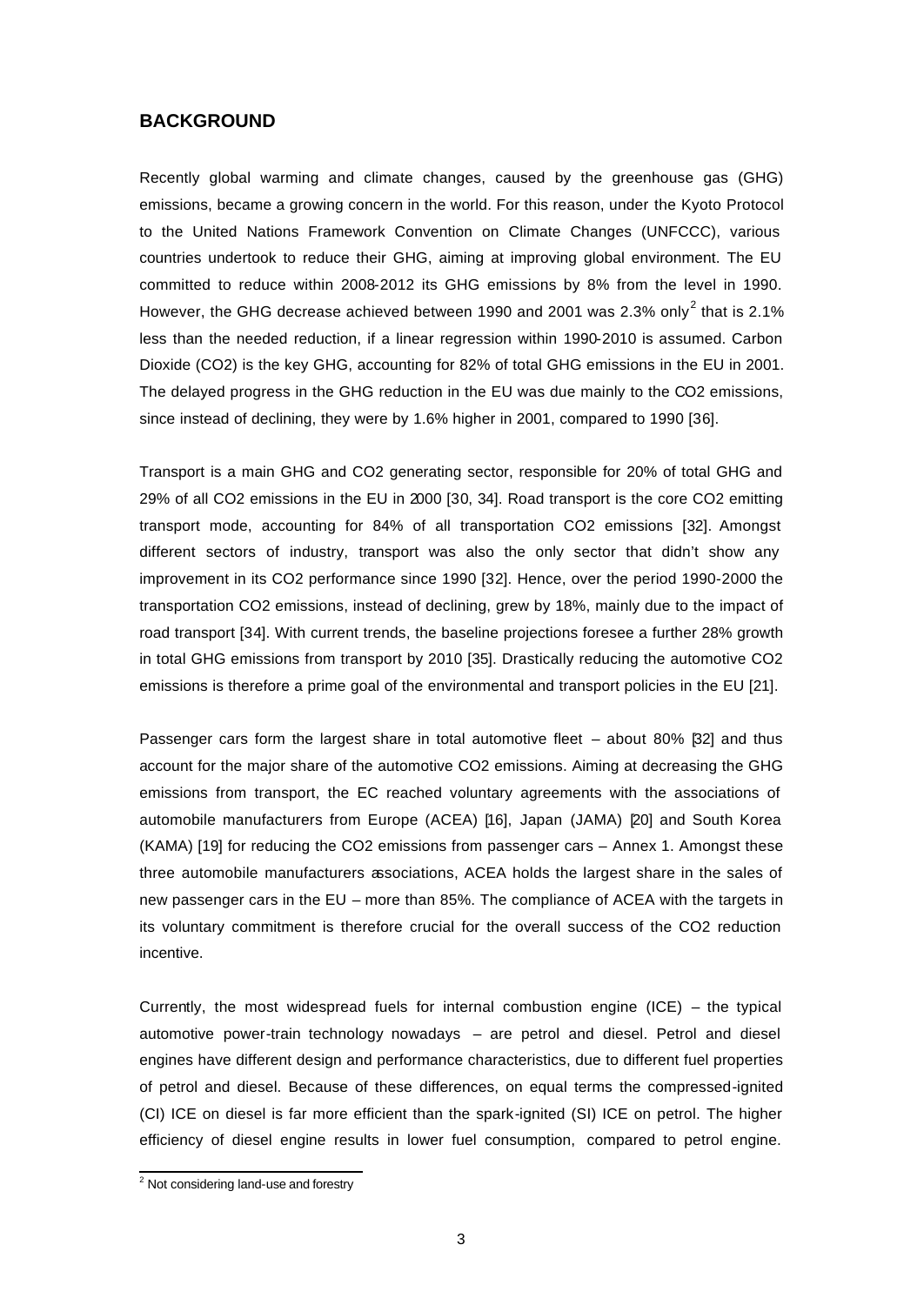Conversely, until recently diesel cars had a slower acceleration and a lower maximum speed than petrol cars – vehicle characteristics that usually are highly appreciated by the customers of passenger cars. Thus, SI ICE was generally considered as more appropriate for passenger cars, while with CI ICE mainly heavy -duty vehicles were equipped.

In general, the amount of the released CO2 emissions depends on the quantity of carbon that is employed in combustion process. On equal terms, higher fuel consumption or combustion of fuels with larger carbon chains increases CO2 emissions. Petrol has a slightly shorter carbon chain than diesel – C4-C12 [3] versus C11-C25 [5], but this advantage is fully offset by the far less efficient SI ICE, compared to CI ICE. So, on equal footing petrol engines tend to show higher energy consumption and GHG emissions per km., compared to diesel engines (Figure 1).

Figure 1

Prevailing (2002) relative increase in the WTW<sup>3</sup> energy consumption and GHG emissions per km. for petrol in conventional PI SI ICE and advanced DI SI ICE, compared to diesel in modern DI CI ICE as a baseline (%)



Sources: Adapted from [38]

Consequently, reaching the milestones of the CO2 commitments is easier by diesel cars, rather than by petrol cars. Hence, auto-manufacturers got strong incentives to invest into further improvement of the CI ICE technology [48]. In such a way, diesel cars recently became comparable to and even better than petrol cars in terms of driving performance – maximum speed, acceleration, power, etc. Combined with the lower fuel consumption, driving diesel car became in fact more attractive, than driving a petrol car. As a result, the sales of new diesel cars started to grow fast, at the expense of the sales of petrol cars – Figure 2. The major contribution to this growth came from the members of ACEA. The reason was that the European car manufacturers were and still are more advanced in the CI ICE technology, compared to the Japanese and Korean car manufacturers.

 3 The Well-To-Wheel (WTW) approach calculates the energy consumption and GHG emissions along fuel chains and consists of two parts. The first part – Well-To-Tank (WTT), assesses the stage from the extraction of feedstock until the delivery of fuel to the vehicle tank. The second part – Tank-To-Wheel (TTW), analyses the performance of fuel in the engine. The WTW analysis integrates the WTT and TTW parts. The TTW energy use is crucial for the overall balance, since it accounts for more than 85% of the WTW values on av erage.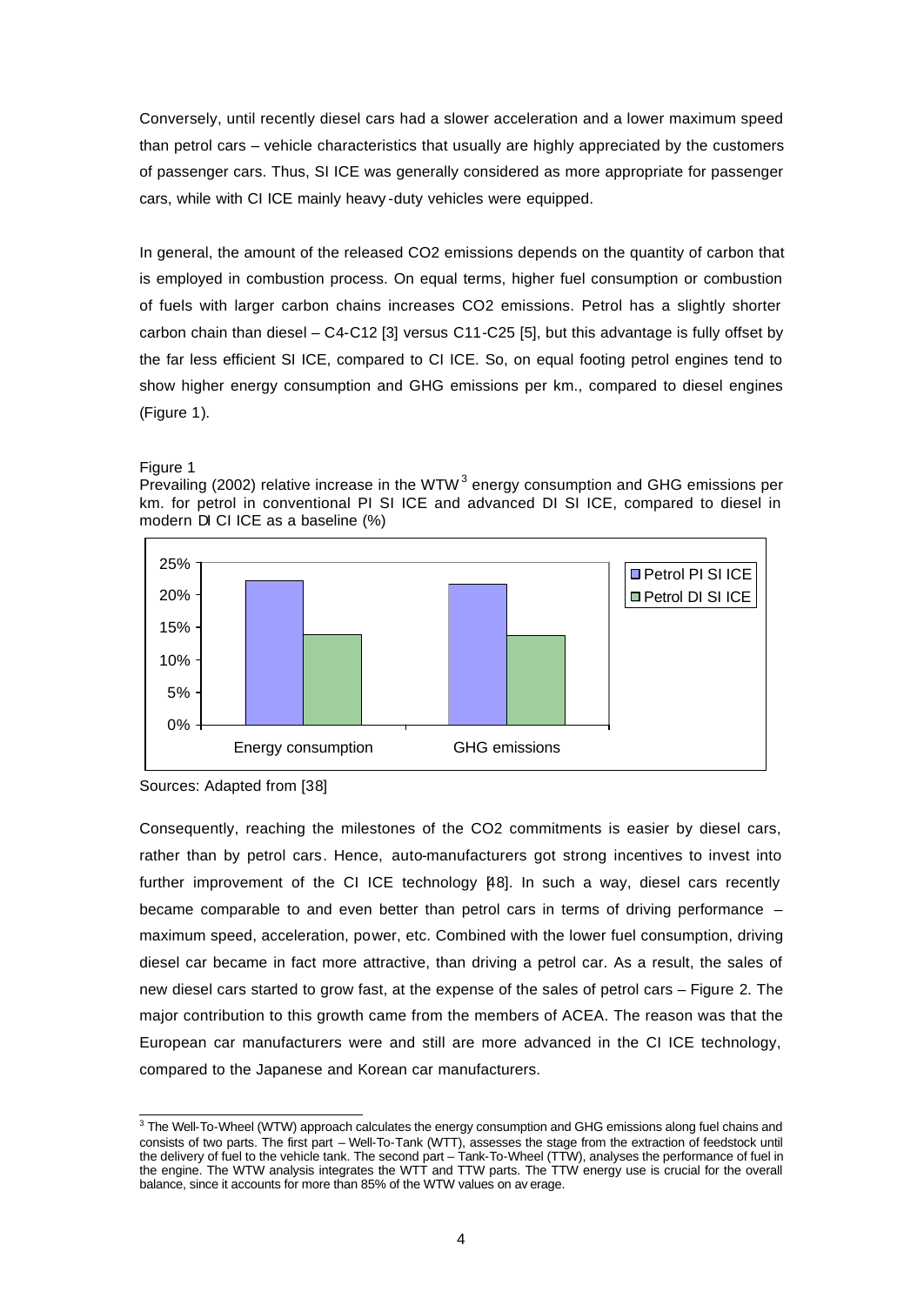Figure 2 Penetration of diesel passenger cars as share of all newly registered passenger cars in EU-15<sup>4</sup> within 1994-2002 (%)



Source: Adapted from [17]

The WTW benefits of diesel cars, compared to petrol cars (Figure 1) had another advantage for the EU. Besides being a large emitter of GHG, EU is also heavily dependent upon oil imports. The prevailing, already high (76%) import dependence upon oil might reach 90% by 2020, due to depletion of the EU's own oil reserves. The recent enlargement of the EU that took place in May 2004, will not reduce this import dependence either, because the 10 New Member States<sup>5</sup> are already heavily dependent on oil imports (90%). Since world oil reserves are geo-politically concentrated, such an import dependence threatens the security and diversity of the EU oil supply [21]. Transport is a key oil-consuming sector in the EU, responsible for 67% of final oil demand. Transport is also almost fully dependent upon oilderived products – 98%. Amongst transport modes, road transport has the major share in oil consumption, as most passengers and freight traffic in the EU goes by road [23]. Reducing the energy consumption in transport therefore represents another major policy objective in the EU. Expanding the use of more energy efficient cars, e.g. powered by CI ICE, rather than by SI ICE, is a way of achieving this policy goal.

The shift towards diesel cars in the EU led to a growth in the automotive diesel demand, while petrol consumption declined. In this context, the goal of this study is to investigate the impacts of the increased automotive demand for diesel (at the expense of petrol) in the EU on the Community's security of energy supply, energy efficiency, environmental performance and fuel production costs by 2010.

 4 The scope of the EU until 30 April 2004: Austria, Belgium, Denmark, Finland, France, Germany, Greece, Ireland, Italy, Luxembourg, Netherlands, Portugal, Sweden, Spain and United Kingdom.<br><sup>5</sup> Cyprus, Czech Republic, Estonia, Hungary, Latvia, Lithuania, Malta, Poland, Slovak Republic and Slovenia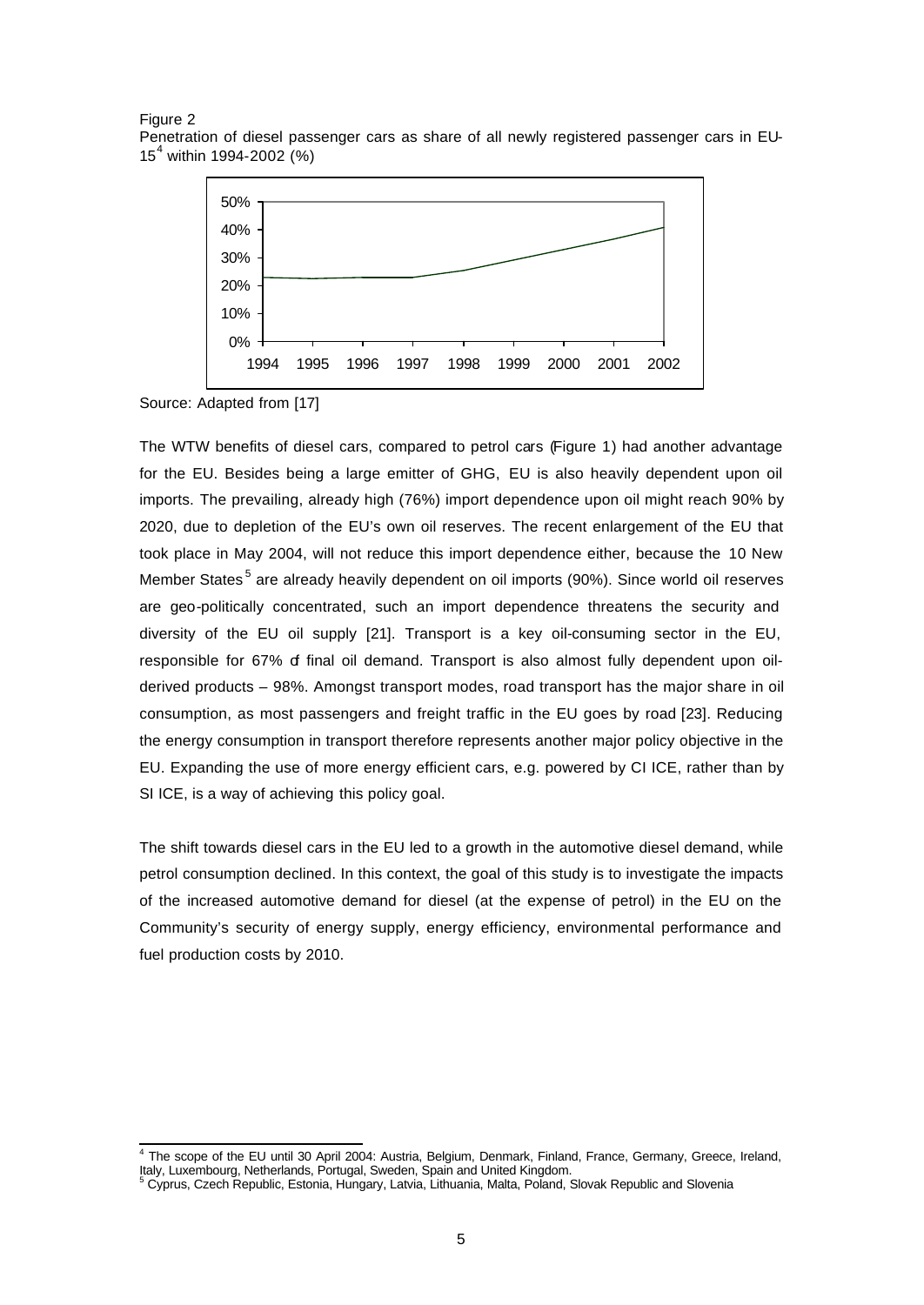# **TRENDS IN THE EU MARKET FOR AUTOMOTIVE FUELS**

### **EU-15**

Traditionally EU-15 consumes more diesel than petrol (Figure 3). This is partly due to the fact that petrol has basically just one application  $-$  as an automotive fuel (more than 98%), while diesel has a number of applications. Road transport is a core, but not the only large dieselconsuming sector – diesel fuel is used also in rail and sea transport, in various industries, etc. Nonetheless, over the period 1990-2001 diesel demand grew continuously, while petrol usage declined, mainly due to the impact of road transport. The recent increase in the sales of diesel cars resulted in an additional growth in the automotive diesel demand and a further reduction in petrol use (Figure 3).



Total consumption of petrol and diesel, diesel consumption in transport and automotive diesel consumption in EU-15 within 1990-2001, (Mt)



Source: Adapted from [15]

So far, the EU refineries were trying to meet the growing diesel demand via increasing diesel fraction, at the expense of petrol fraction, and via optimising the utilisation rate of the refining capacities – Figure 4.

Petrol and diesel refining fractions as shares of gross refinery output, and rate of utilisation of refining capacities in EU-15 in 1990 and 2000, (%)



Source: Adapted from [15]

Figure 4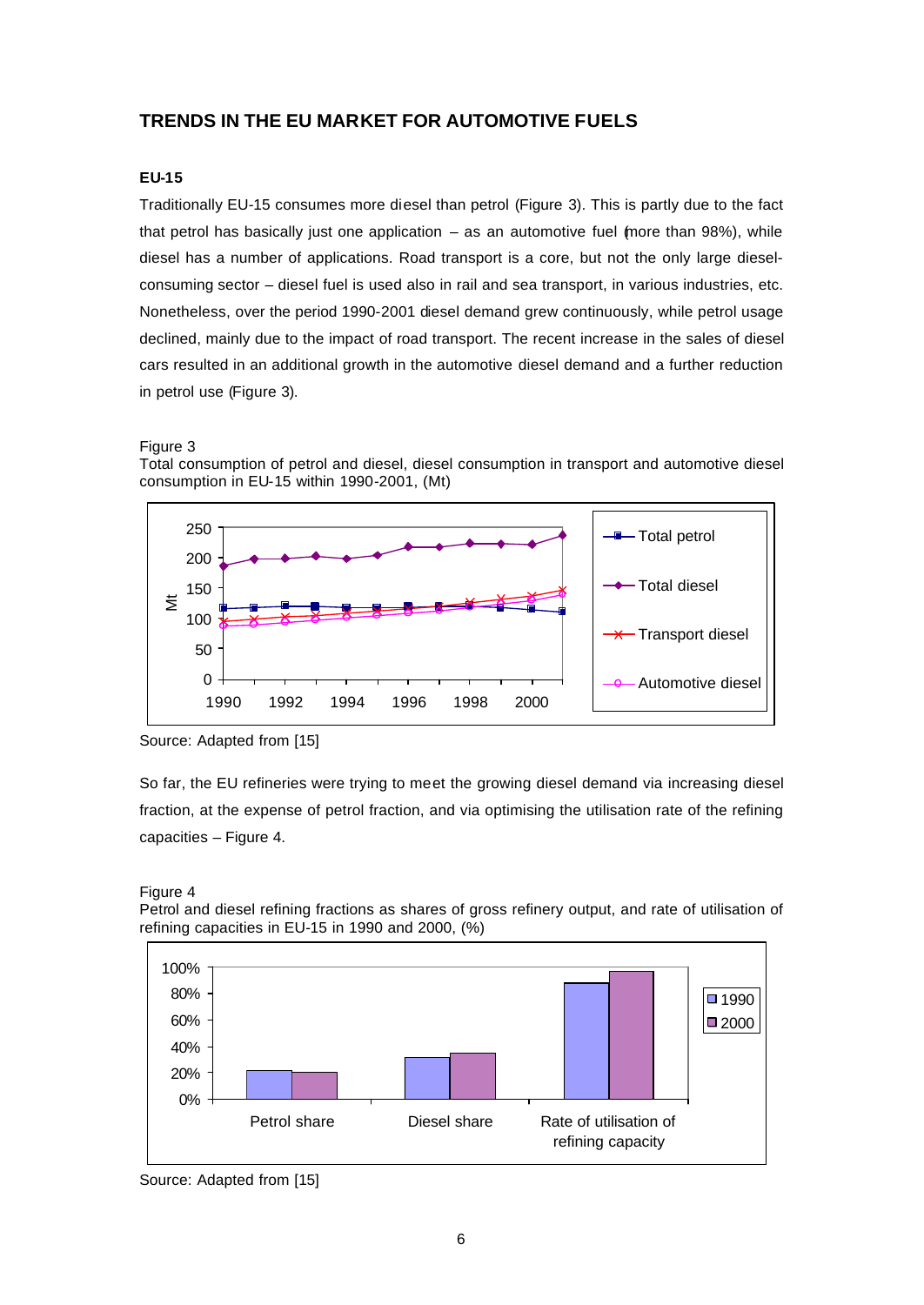As a result, EU-15 currently has the largest diesel fraction in the world – Figure 5.



Figure 5 Refinery output breakdown in EU-15, USA, Former Soviet Union (FSU) and in the world in 2001, (%)

Source: Adapted from [44, 45]

However, there is an upper limit to the reasonable expansion of diesel fraction. The optimal refinery output breakdown by fractions, achieved at minimum energy losses and GHG emissions, is more or less technologically determined. It may vary within relatively narrow margins, depending on the specifications of the oil feedstock. The refinery output can be optimised towards enlarging a certain fraction, but only to a given extent. Beyond this extent, any further expansion of this fraction, at the expense of another one, results in higher energy and GHG costs.

Figure 6 presents a simplified example of optimised refinery breakdown. Only two refining fractions – diesel and petrol – are considered. The average total energy cost (ATEC) is applied as evaluation criterion, however GHG emissions can also be used. ATEC is presented as a function of the expansion of diesel fraction and the reduction of petrol fraction (petrol-to-diesel conversion). The thickness of diesel and petrol curves indicates the variations in ATEC, due to the differences in quality specifications of various crude oil brands. For simplicity, the cumulative ATEC for petrol and diesel is give n on average, without taking into account the crude oil-specification variations. The "Equity" position on the diesel fraction axis marks the equal split between petrol and diesel yield. The "Optimum" position on the same axis marks the proportion between petrol and diesel, for which their cumulative ATEC reaches its minimum.

Figure 6 displays a refinery production that is optimised in favour of diesel. The cumulative "Equity" ATEC is higher than the cumulative "Optimum" ATEC (OG>OF on the cost axis). On the other hand, a further enhancement of diesel yield beyond the "Optimum", e.g. to the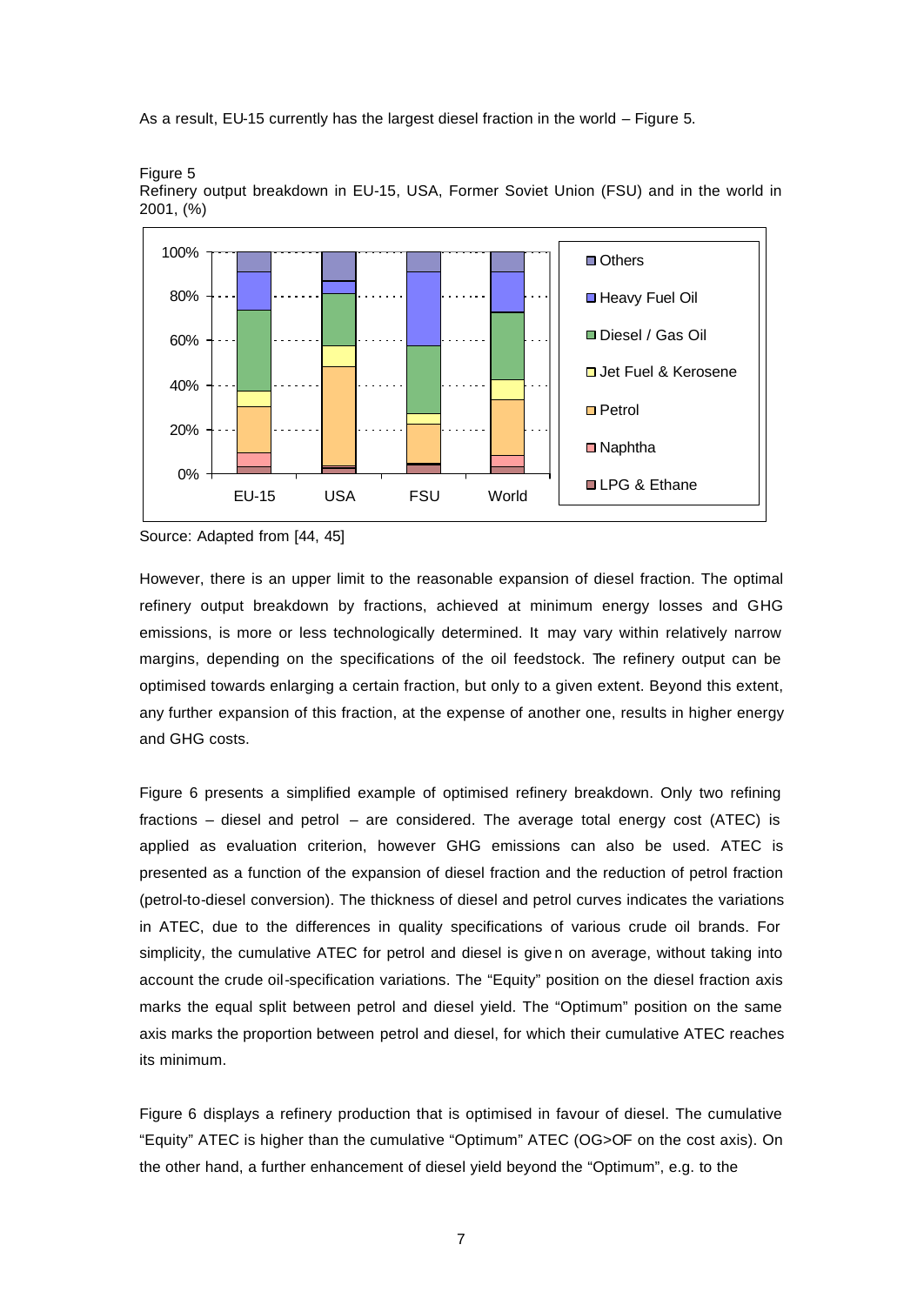Figure 6 ATEC co-relation of petrol-to-diesel conversion and vice-versa $^6$ , depending on the extent of diesel fraction



"Expanded Diesel" position on the diesel fraction axis, results in higher cumulative ATEC (OH>OF on the cost axis). Here, the marginal increase in diesel ATEC is larger than the marginal reduction in petrol ATEC (CE>AC on the cost axis), due to the decreasing marginal utility rule. Nevertheless, the increase in the cumulative ATEC at the refineries can be still fully offset in WTW by the much higher efficiency of diesel CI ICE, compared to petrol SI ICE  $^7$ .

Upon applying the co-relations from Figure 6 to the prevailing energy cost of producing petrol and diesel in the EU  $\bigoplus$  Figure 7), it appears that the reasonable extent of this petrol-to-diesel conversion has been either already reached, or in the best case it is about to be achieved.**®**







Sources: Adapted from [38]

 6 The curves are indicative, so they do not reflect any exact values for petrol and diesel costs in the EU.

 $7$  See Figure 1 and the explanatory footnote from its caption

 $8$  WTT figures about energy cost as a percentage of final energy content of the fuel are not available in [38].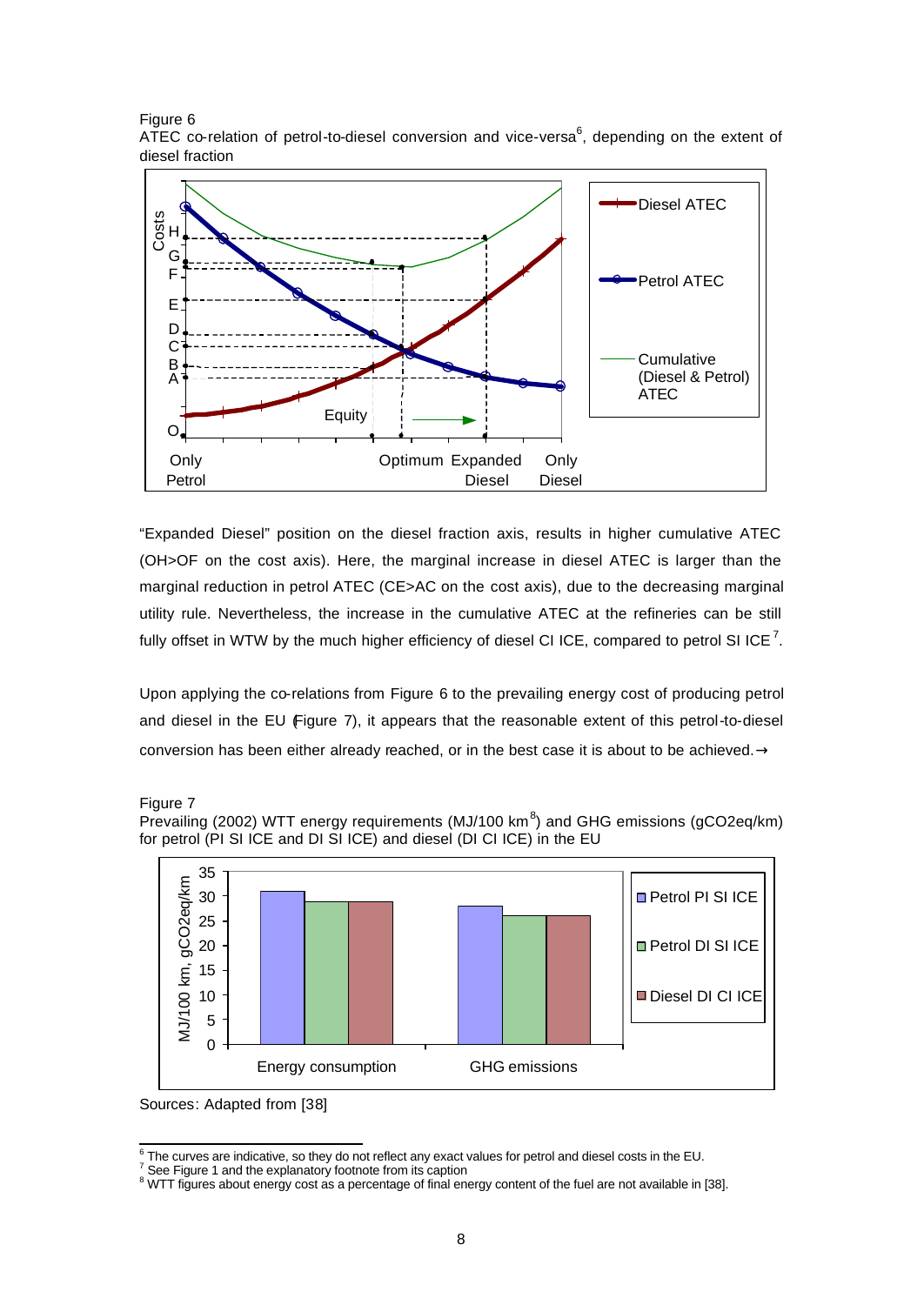Diesel fraction is obtained at energy cost and GHG emissions, which are only slightly lower or similar to those of petrol fraction. Referring back to Figure 6, this means that the breakdown between diesel and petrol yields is placed somewhere between "Equity" (since OB<OD on the cost axis) and "Optimum" (OC on the same axis).

Due to the continuously increasing demand for diesel, diesel yield is projected to expand, while petrol production to decline further by 2010 [38]. As a result, diesel will become clearly more energy and GHG-intensive than petrol (Figure 8).

Figure 8

Prospective (2010) WTT energy requirements (% of final energy content of fuels) and GHG emissions ( $qCO2eq/MJ$  fuel) for petrol and diesel production in the  $EU^9$ 



Sources: Adapted from [1, 38]

Back again to the co-relations from Figure 6, this means that definitely the proportion between diesel and petrol will move beyond the "Optimum" position versus the "Expanded Diesel" position, leading to increased cumulative ATE C.

However, even the recent additional growth in diesel refinery output appears insufficient to meet the still increasing automotive demand. Conversely, the reduced production of petrol still exceeds its automotive consumption. The expanding gaps between the automotive demand and supply by fuel brands are covered via diesel imports and petrol exports. As a result, the EU, which was already long in petrol and short in diesel before the recent growth in the sales of new diesel cars, just deepened its unbalance by types of automotive fuels (Figure 9). On top of that, the EU foreign exchange in petrol and diesel is not balanced by regions either. The EU exports petrol mainly to the USA, while it imports diesel predominantly from the FSU. This fuel-exchange schema still works, if on the world fuel markets there is enough demand for petrol and sufficient supply of diesel, whose specifications meet the EU fuel quality standards. The prospects look however slightly different, as discussed in the following paragraphs.

 9 The WTT differences between petrol and diesel are due exclusively to the refinery component, since the remaining WTT components, e.g. transportation, storage, etc., are basically the same for petrol and diesel [see 38].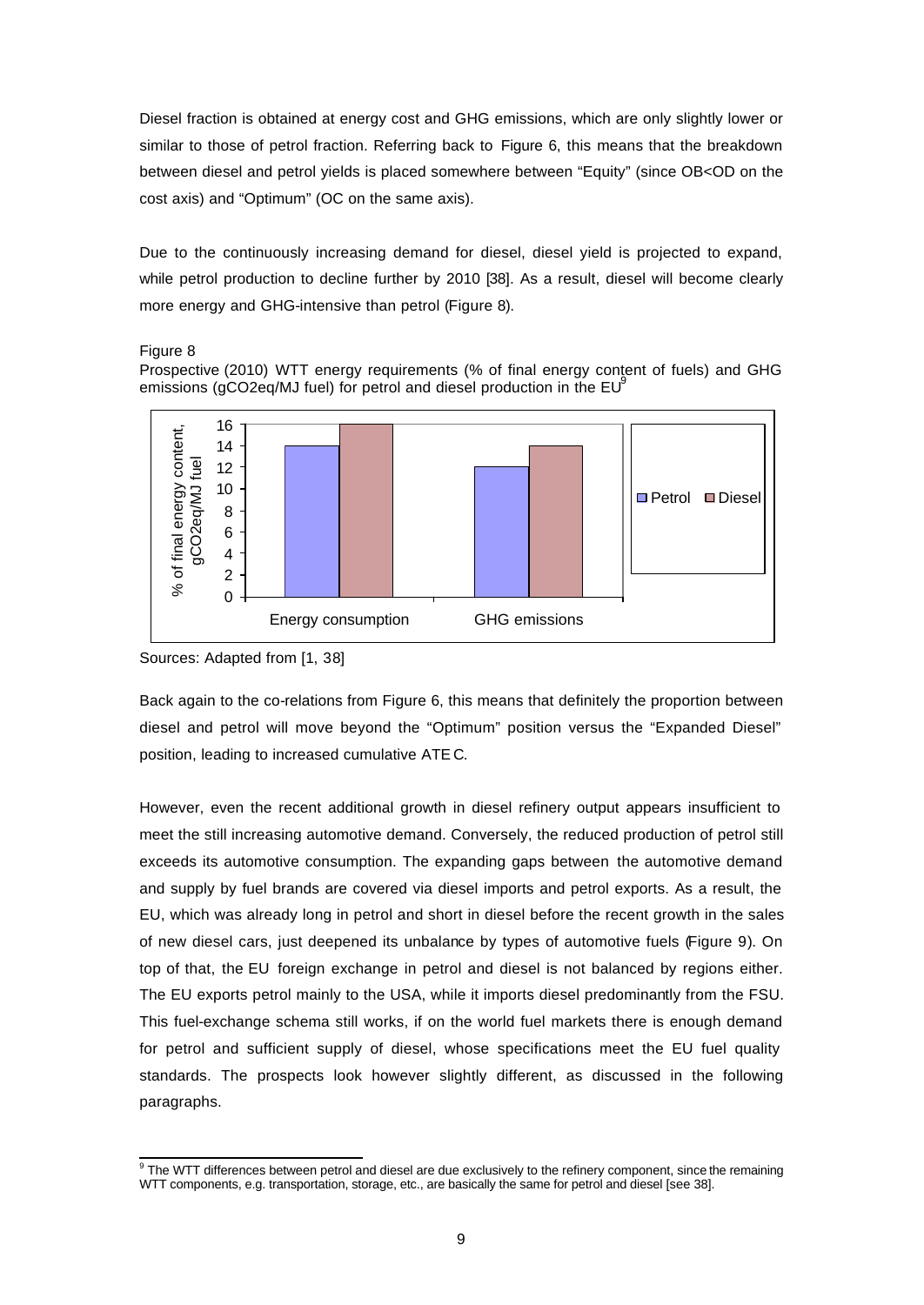



Source: Adapted from [40, 43]

#### **NMS-10**

The EU enlargement, that took place in May 2004, is not expected to improve the unbalance in diesel and petrol consumption, but rather to make it even worse. It is true that petrol automotive demand in NMS-10 is still larger than that of diesel. However, the gap between automotive diesel and petrol is getting more and more narrow – Figure 10.

#### Figure 10

Total consumption of petrol and diesel, diesel consumption in transport and automotive diesel consumption in NMS-10 within 1992-2000, (Mt)



Source: Adapted from [15]

On the other hand, the consumption of petrol and diesel in NMS-10 represents only about 8% of petrol and 6% of diesel use of EU-15. Thus, the aggregate graph for petrol and diesel consumption in enlarged EU-25 (EU-15 plus NMS-10) would be basically the same as that for EU-15 (Figure 3). Finally, NMS-10 are even in a more complicated situation than EU-15, since they are forced to import both petrol and diesel (Figure 11). Hence, the EU-25 export availability of petrol most probably will be slightly reduced, but diesel imports will grow further.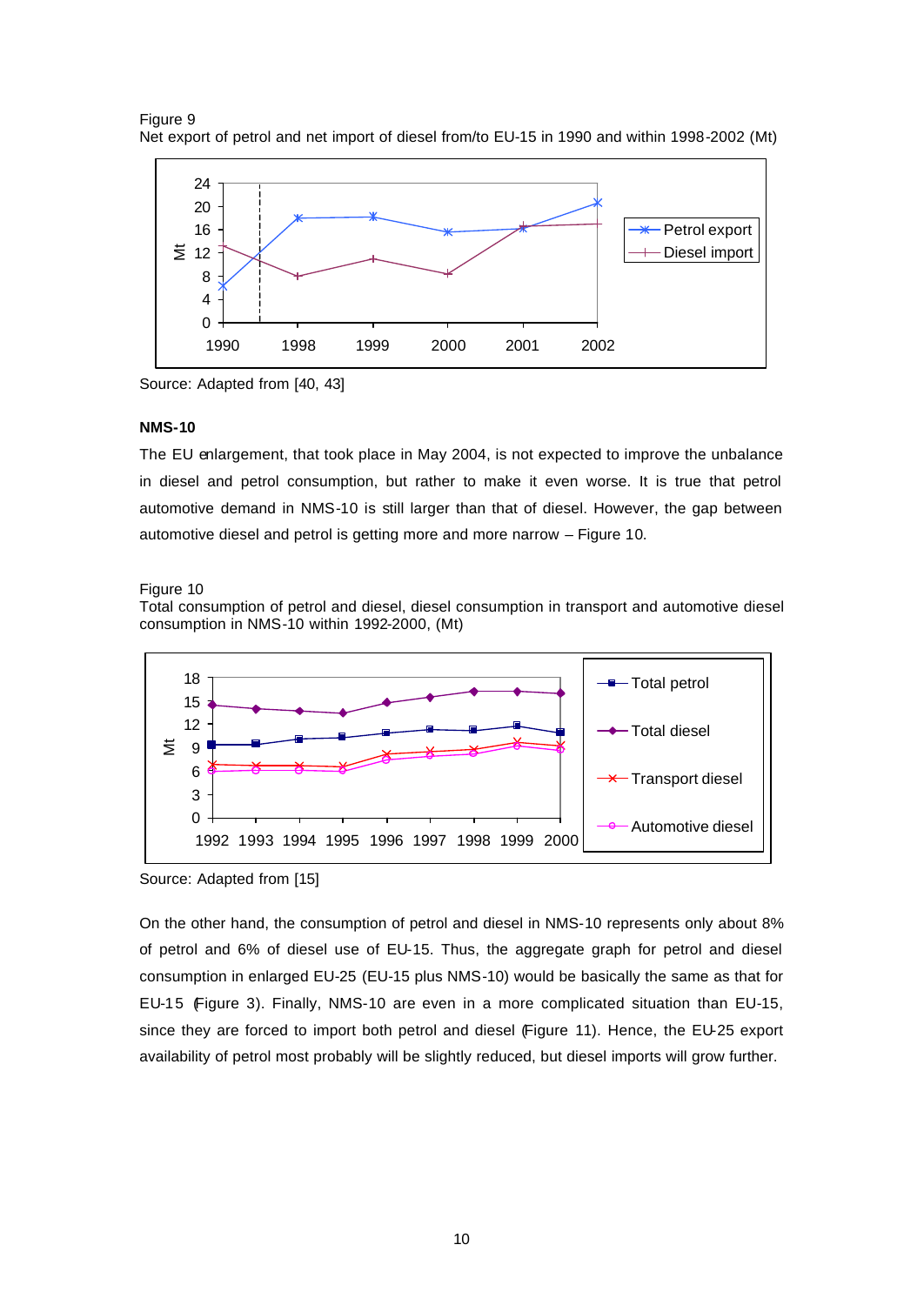



Source: Adapted from [15]

#### **OPTIONS TO INCREASE DIESEL SUPPLY IN THE EU**

In the context of the above analysis, there are three options to increase diesel supply in the EU by 2010.

The first is qualitative increase of diesel supply via optimising the refinery output. As already stated, the reasonable upper limit of this optimisation appears as being already (almost) reached in the EU. Further expansion of diesel fraction is associated with higher energy costs and GHG emissions at the refineries.

The second alternative is quantitative increase of diesel supply via constructing new refining capacities. However, this option does not seem very appropriate either, because it would mean a parallel growth in petrol. In addition, the effect on the overall diesel availability will be in any case delayed, possibly beyond 2010, due the time needed to construct new refining facilities. An indirect proof for the low viability of this option is the negligible expansion in the EU refining capacities over the period  $1990-2000 - 0.2%$  only  $[15]$  – despite the stable diesel imports.

The third option is diesel production from alternative feedstock. Several alternative ways of producing diesel are currently investigated – Gas-To-Liquid (GTL) processing of natural gas, coal or biomass ["Fischer-Tropsch" diesel] and oil extraction from oilseed (biodiesel). However, due to a number of techno-economic constraints, all these pathways do not appear able to provide substantial quantities of diesel at a reasonable cost by 2010 [49, 50].

Summarising the above, it seems that further growth in diesel demand in the EU will be met predominantly via additional imports. Considering the projections about the dynamics in the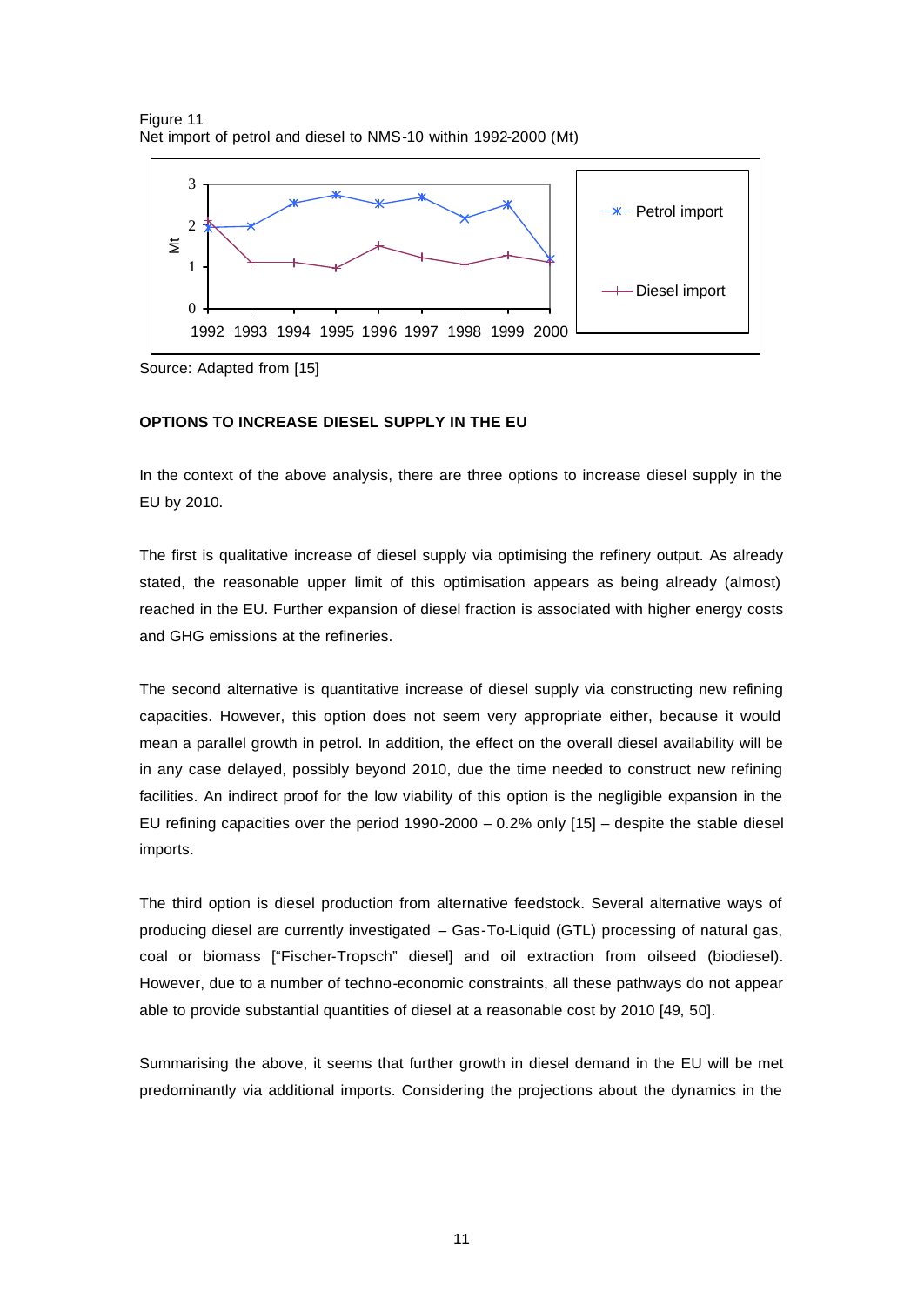automotive diesel consumption in the EU, the share of imported diesel in total diesel consumption might increase from the current level of 7% to about 20% by 2010<sup>10</sup>.

 $10$  Forecasts about total diesel consumption in [31] are not given, but projections about transport diesel consumption are available. The share of transport diesel consumption in total diesel consumption is about 60% – adopted from [43]. So, the probable amount of total diesel consumption in the EU is calculated via extrapolation. According to [15] and [43], no significant growth occurred over the past few years either in refining capacities, or in diesel production. Such a significant growth until 2010 is not foreseen either [51]. Thus, it is expected that the additional increase in diesel demand will be met mainly via imports. A 20% diesel import share comes out of the projections in [56] as well.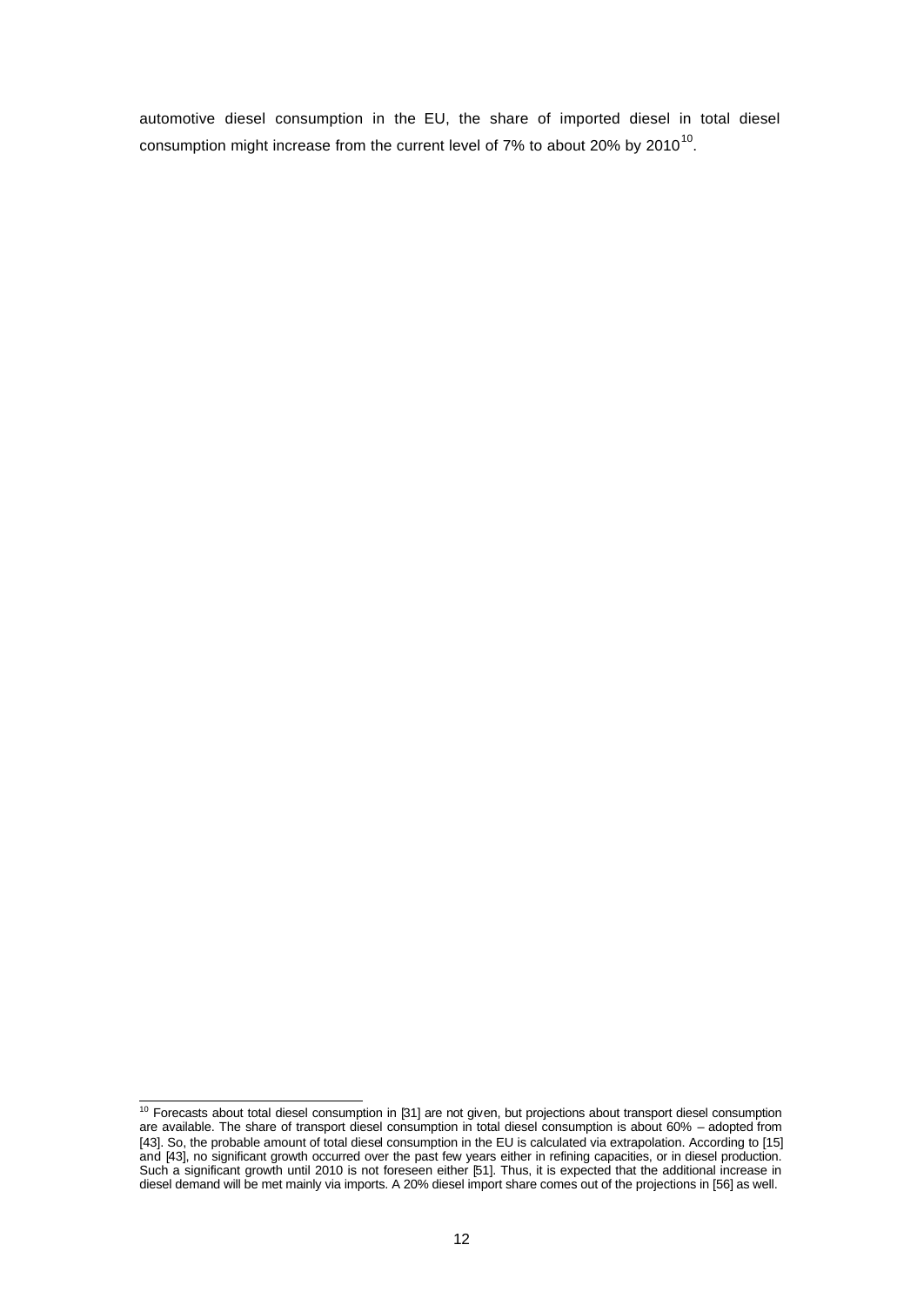# **TRENDS IN PETROL AND DIESEL DEMAND IN THE USA, FSU AND WORLD-WIDE**

### **USA**

The USA, which are the main recipient of the petrol, exported by the EU, have the largest motorisation rate<sup>11</sup> in the world [31]. Unlike the EU, the US fleet of passenger cars consists mainly of petrol vehicles. For that reason, petrol demand in the USA exceeds by far diesel use (Figure 12), turning the country into the largest single petrol consumer in the world.

Figure 12





Source: Adapted from [15]

On the contrary, diesel power becomes more and more popular for light-duty vehicles (LDV) – small trucks, pick-ups, sport-utility vehicles, etc. - a segment that experiences a dramatic increase in new registrations. On the cumulative US market for passenger cars and LDV, only 1/3 of the new registrations were LDV in 1990, while in 2002 the number of the newly registered LDV already exceeded the number of the newly registered passenger cars [55]. Consequently, the growth in automotive diesel consumption is faster than the growth in petrol use. In parallel, diesel consumption recently exceeded diesel production. As a result, the USA started to import diesel fuel (Figure 13). The reserves to increase diesel production appear limited at least by 2010, since refining is already optimised versus petrol. An eventual redesign of refineries towards diesel will therefore not bring any benefits to the automotive fuel market. In such a case, replacing diesel imports by internal production will in parallel result in reduced internal petrol production and hence – higher petrol imports. Furthermore, there will be a large increase in production costs, due to the redesign of refineries. In addition, in fact there are no spare refining capacities available – their current utilisation rate is more than 97%. The overall process of building new facilities is time-consuming. The probability of getting large additional fuel supply by 2010 is therefore not very high. In brief, it seems that by 2010 there will be still a large import demand for petrol, but it is not unlikely for the USA to shift from a modest exporter to a large importer of diesel.

 <sup>11</sup> Number of passenger cars per 1,000 persons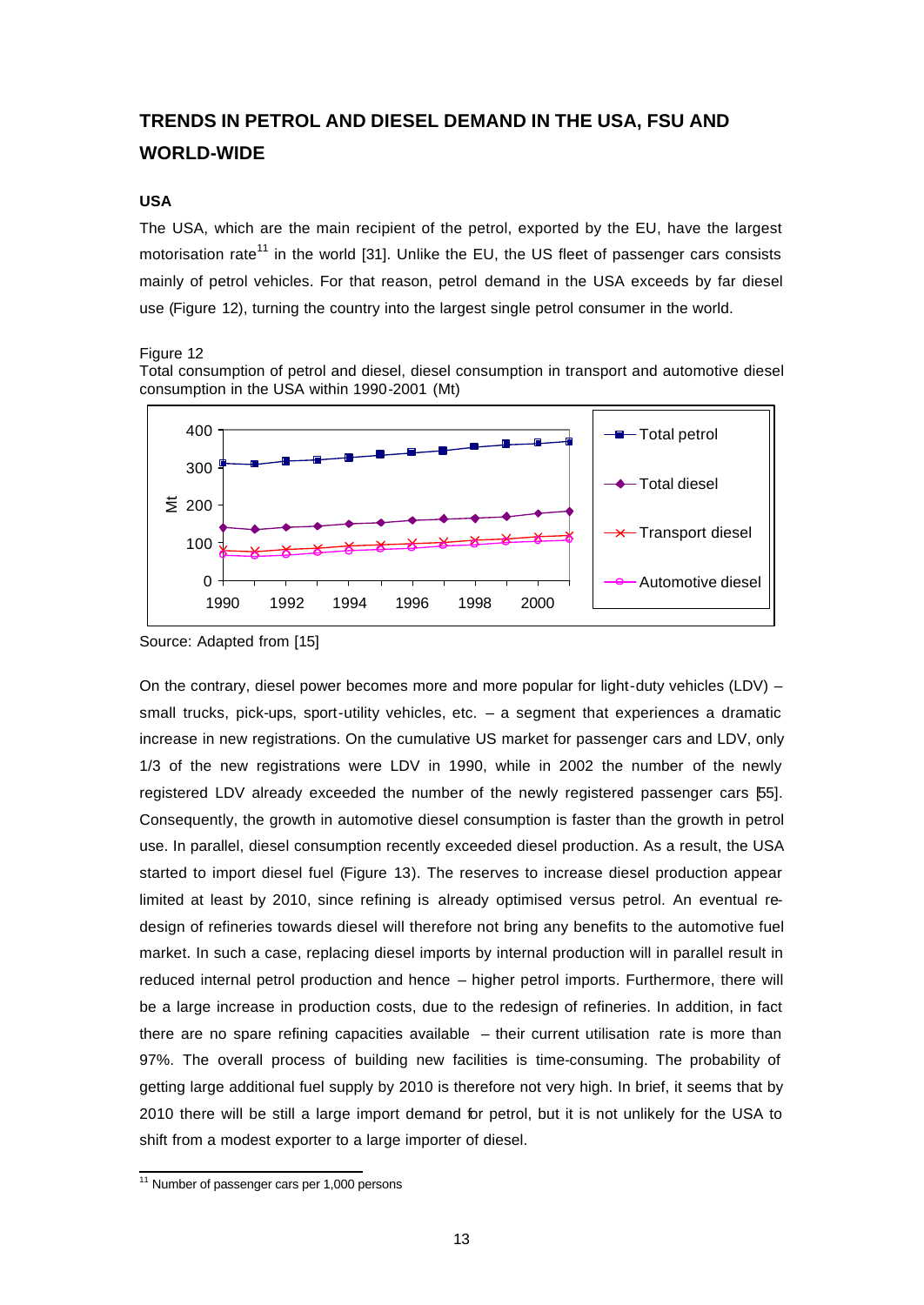Figure 13 Net import of petrol and diesel to the USA within 1990-2001, (Mt)



Source: Adapted from [15]

#### **FSU**

After the substantial political, economic and social changes in the FSU in the beginning of '90s, the internal consumption of petrol and diesel reduced significantly (Figure 14).

#### Figure 14

Total consumption of petrol and diesel, diesel consumption in transport and automotive diesel consumption in the Commonwealth of Independent States  $(CIS)^{12}$  within 1992-2000, (Mt)



Source: Adapted from [15]

The relative reduction in total diesel consumption was larger than that in petrol but the absolute diesel use still exceeded that of petrol. With regard to road transport, petrol is still the preferred fuel, but a clear sign for increasing diesel application, at the expense of petrol, is observed – Figure 14. As a result, a reduction in diesel export availability (Figure 15) can occur. If the economy recovers to the level at the end of the '80s, diesel exports might be even cut.

Unlike the EU and the USA, the utilisation rate of the refining capacities is very low – about 46%. The efficiency of the FSU refineries is also assumed to be well below that e.g. in the EU [15, 42, 47]. The refinery output is optimised towards heavy fractions, which does not

  $12$  Different sources use different aggregations of the countries from the FSU. Where possible, the CIS, rather than the FSU aggregation is applied, since Estonia, Latvia and Lithuania (FSU republics) are amongst the NMS-10.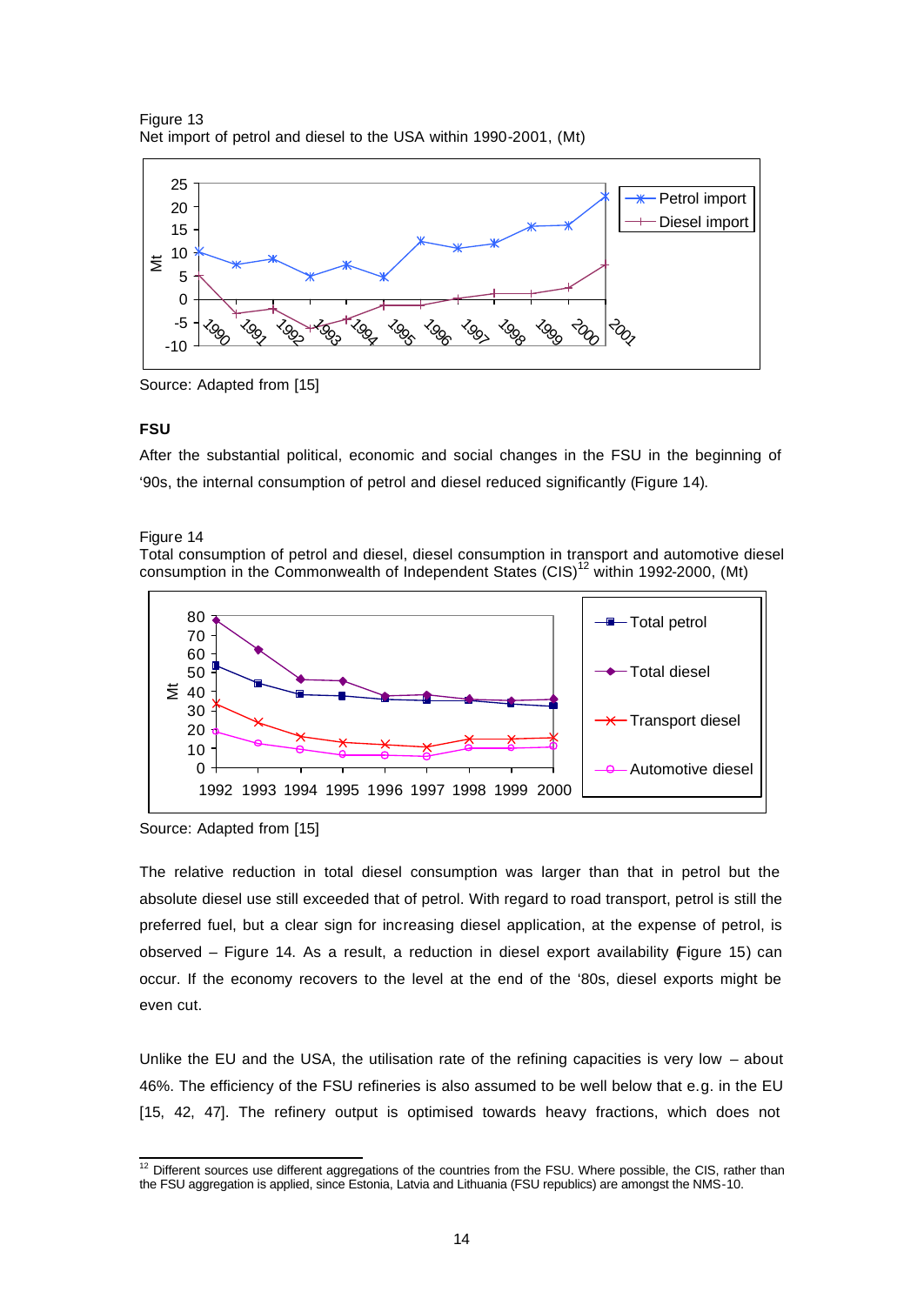correspond to the world trends of maximising middle and light distillates fractions (diesel, gas oil, kerosene, jet fuel, petrol) – Figure 5 – driven by the market demand.





Source: Adapted from [15]

An eventual increase of the utilisation rate would therefore not bring much additional petrol and diesel to the aggregate supply, while the availability of heavy fractions with limited market realisation will be substantially expanded. Conversely, upgrading the refining capacities versus another fraction, e.g. diesel, appears to be quite expensive, since the refining process should be essentially re-designed [15, 42, 47]. The feasibility of such a re-design in real terms is questionable, at least by 2010, because of the time needed for construction and the uncertainties with the investment procurement.

## **WORLD**

World consumption of both petrol and diesel increased recently, but the growth in diesel was larger than in petrol. Transport and especially – road transport was the key sector that contributed to this fast increase in diesel application (Figure 16).





Total consumption of petrol and diesel, diesel consumption in transport and automotive diesel consumption in the world within 1990-2000 (Mt)

Source: Adapted from [15]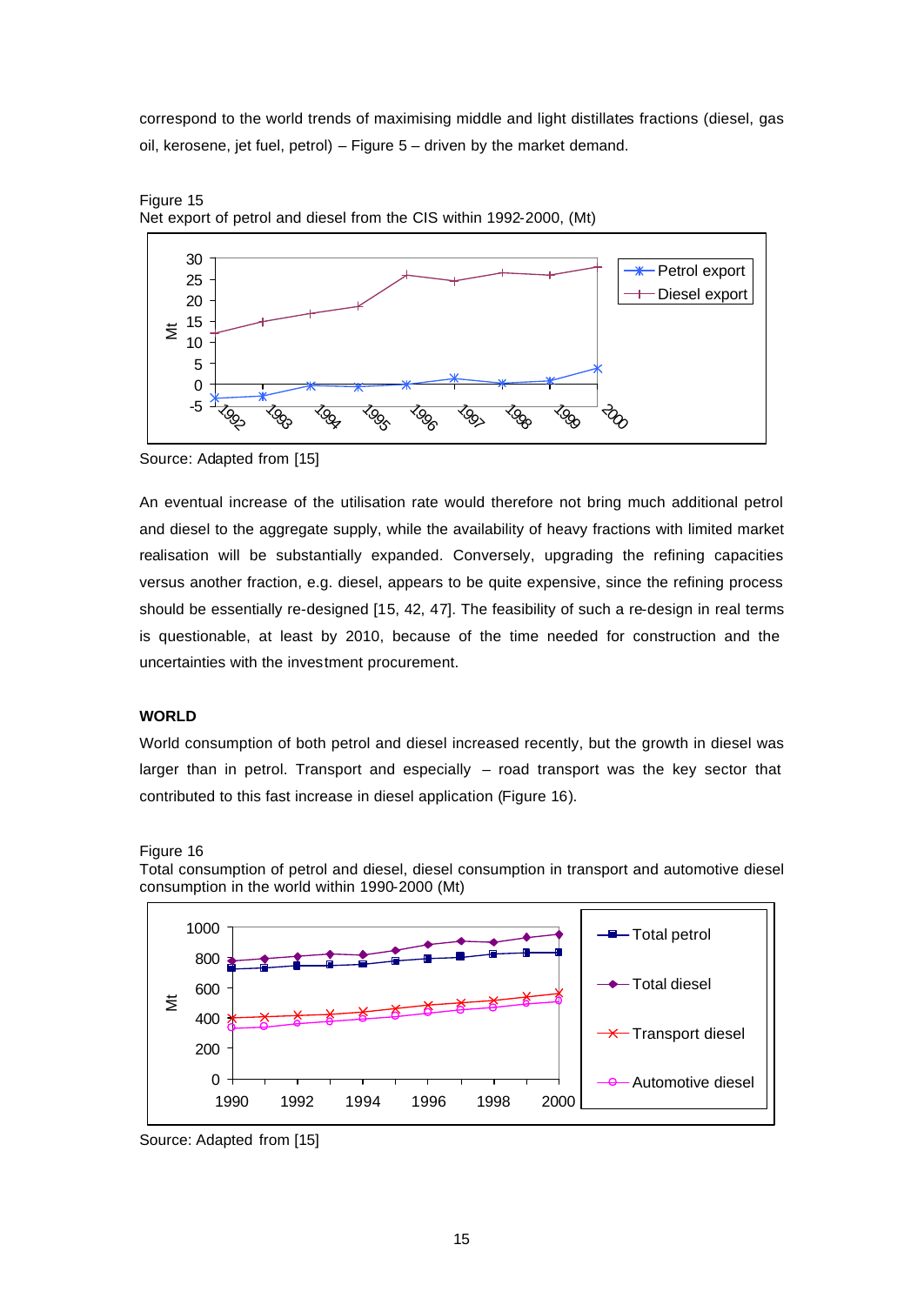In order to meet the growth in diesel demand, world refinery output of diesel was gradually expanded (Figure 17). Combined with the improved utilisation rate of refining capacities, this led to an absolute increase in global diesel supply.



Petrol and diesel refining fractions as shares of gross refinery output, and rate of utilisation of refining capacities in the world in 1990 and 2000, (%)



Source: Adapted from [15]

However, upon comparison with the EU, where the feasible upper limit of diesel fraction has been already (almost) reached, the reserves for further increase of world diesel output do not seem to be very large. Considering the extent of the reasonable petrol-to-diesel conversion in the EU and the internal proportions within the middle distillate fraction (jet fuel and kerosene plus gas and diesel oil), they appear to range within 3-4% at the maximum. Thus, if the growth in world diesel consumption continues at the same rate, there would be a risk from appearance of world diesel deficits by the end of the assessed period – 2010.

## **SUMMARY**

Figure 18 summarises the findings about the recent trends in the automotive demand for petrol and diesel in EU-15, NMS-10, USA, CIS and world-wide.

Figure 18

Average growth in the automotive petrol and diesel consumption in EU-15, NMS-10, USA, CIS and worldwide over the period 1990-2000 /the average figures for NMS-10 and CIS are for the period 1992-2000/, (% per year).

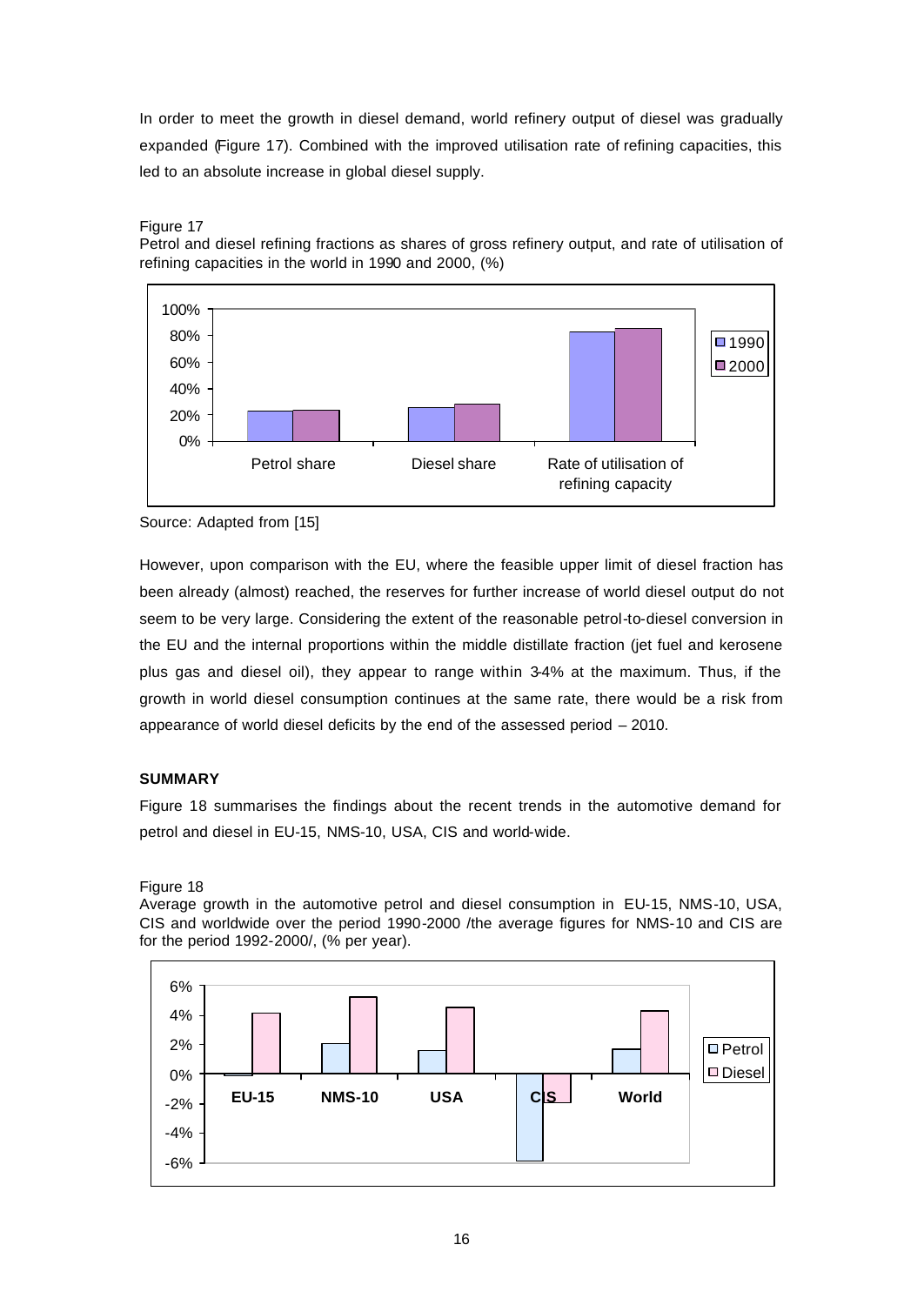The obvious conclusion from Figure 18 is that all regions experienced larger growth in diesel than in petrol. The projections about consumption trends in diesel and petrol Figure 19) basically do not differ from the recent evolution (Figure 18).



#### Figure 19

Projected trends in automotive petrol and diesel consumption in different regions for the period 2000-2020 (average % increase per year)

Source: Adapted from [31, 54]

With the exception of NMS-10, diesel demand is expected to grow faster than petrol use everywhere in the world. Within EU-25 the impact of the larger petrol growth in NMS-10 will be however fully offset by the much higher increase in diesel consumption in EU-15. Such a scenario means a further pressure on world diesel supply, i.e. on the refineries to provide sufficient quantities of diesel at reasonable cost. This could have negative impacts on the security of energy supply of the EU. With recent trends in world automotive fuel consumption, the diesel market will tend to become more a buyers' governed market, where the demand from the existing customers is likely to increase along with the appearance of new customers. On the contrary, the petrol market will tend to turn more into sellers' governed market, where the USA will be the major customer.

The pressure on diesel supply most probably will increase further, because of the projected boom in air traffic [23] and the respective large growth in kerosene demand – Figure 20.







Source: Adapted from [31, 32]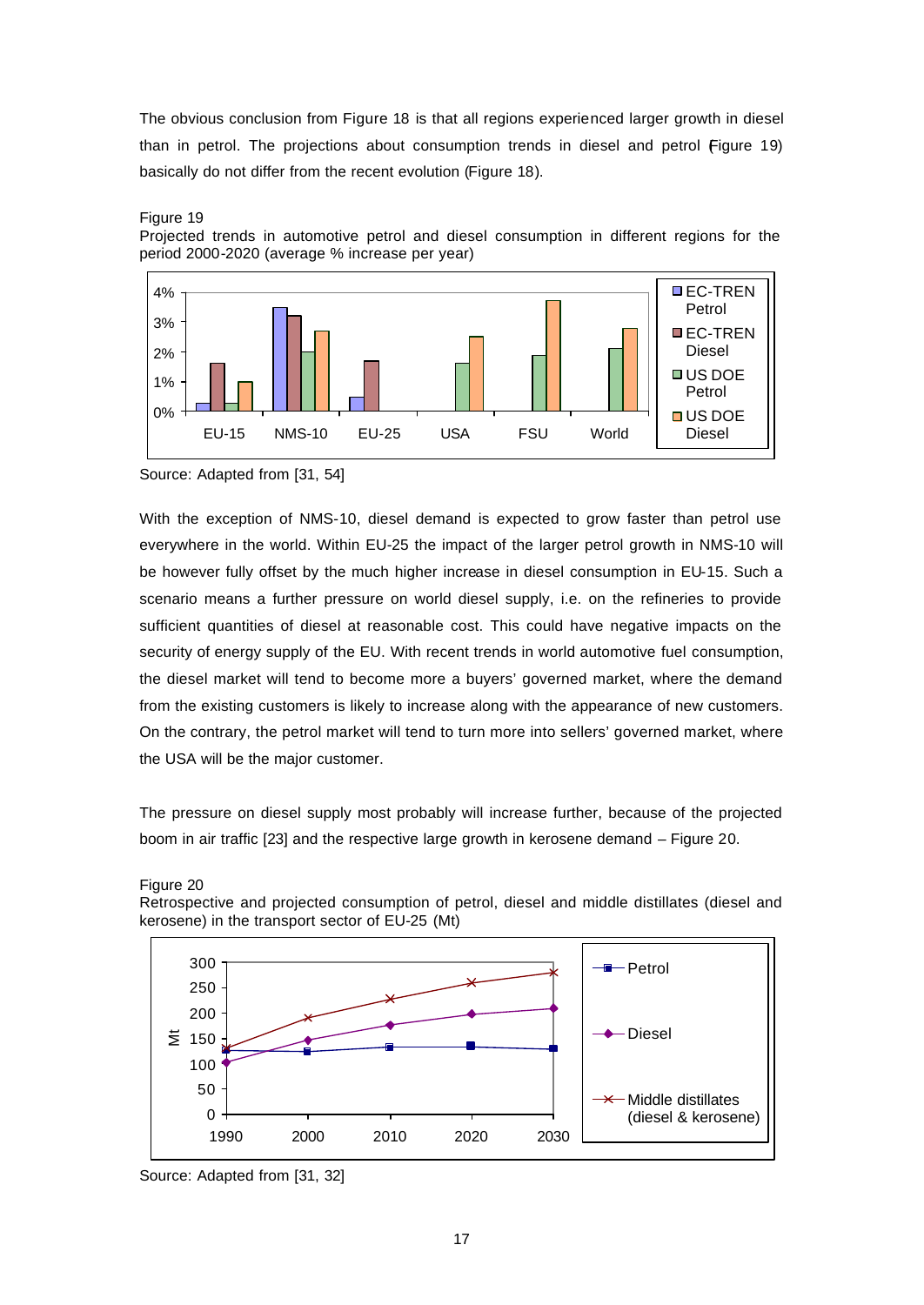Kerosene is the principal air transport fuel, since blends of different kerosene types (jet fuel) are used in aircraft turbines. Aviation gasoline, which has similar properties to automotive petrol, has a very limited application, only in piston engines [4]. Like diesel, kerosene is a middle distillate fraction from oil refining (Figure 5). Hence, the aggregate pressure on the middle distillate fraction appears to get even stronger than that on diesel solely.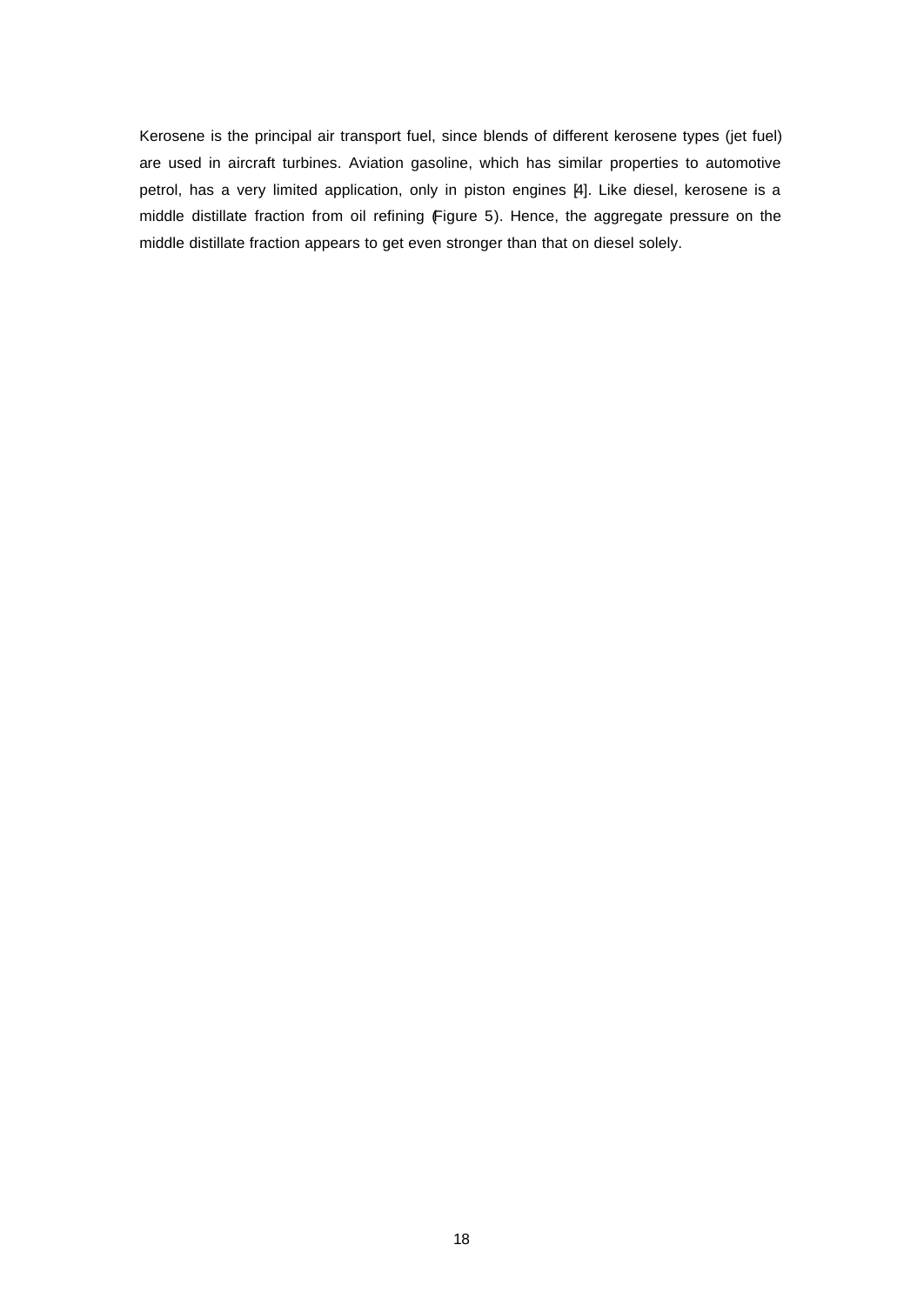# **ENERGY EFFICIENCY AND EMISSION PERFORMANCE**

As indicated in Figure 1, at present diesel engines are more efficient than petrol engines, so they have lower energy consumption and GHG emissions. This situation is not expected to turn opposite in favour of petrol, but some changes are likely to occur. Over the past few years, car manufacturers were putting more efforts in developing diesel engine rather than petrol engine. As a result, a number of new technology improvements were introduced for the diesel power-train, e.g. direct injection, electronic injection, high-pressure injection (including the common rail system), turbo-charging, etc. Not all of these new technology solutions were applied to the petrol engine. As a result, diesel engine became relatively more advanced than petrol engine. Thus, most prevailing comparisons between diesel and petrol engines are done in fact on unequal terms, juxtaposing technologies at different stage of development. For the same reason, it is also considered that petrol engine has a larger potential for further improvement (10-15% by 2010) than diesel engine (only 2-6% by 2010), whose potential has been already to a large extent explored [2]. Consequently, the differences in energy consumption and in GHG emission per km. between petrol and diesel cars, when compared on equal footing (e.g. DI SI vice-versa DI CI) are projected to decrease to 6-7% only by 2010 – Figure 21.

#### Figure 21

Projected by 2010 relative excess of the WTW energy consumption and GHG emissions per km of petrol in PI SI ICE and DI SI ICE, and diesel in DI CI ICE with particulate matters filter (PMF), compared to diesel in DI CI ICE without PMF as a baseline (%)



Sources: Adapted from [38]

The projections in Figure 21 are for fuels, which are produced within the EU. Considering that more and more diesel will come from import, it is not unlikely that the actual WTW values will be slightly higher. The increase might come from a potential lower efficiency of the supplying foreign refineries, e.g. as it is assumed for the refineries in the FSU [15, 42, 47]<sup>13</sup>. The additional energy and GHG costs, incurred along the transportation of the imported diesel, would represent another, but small [38] complement to the overall WTW balance.

 <sup>13</sup> Unfortunately, representative data about WTT efficiencies, energy consumption and GHG emissions of the FSU refineries were not found. Anyhow, as it has been already stressed, GHG are not a regional, but a global issue. A reduction of GHG emissions in one part of the world at the expense of a larger increase of GHG emissions in another part of the world means a net increase of GHG, i.e. contribution to global warming and climate changes.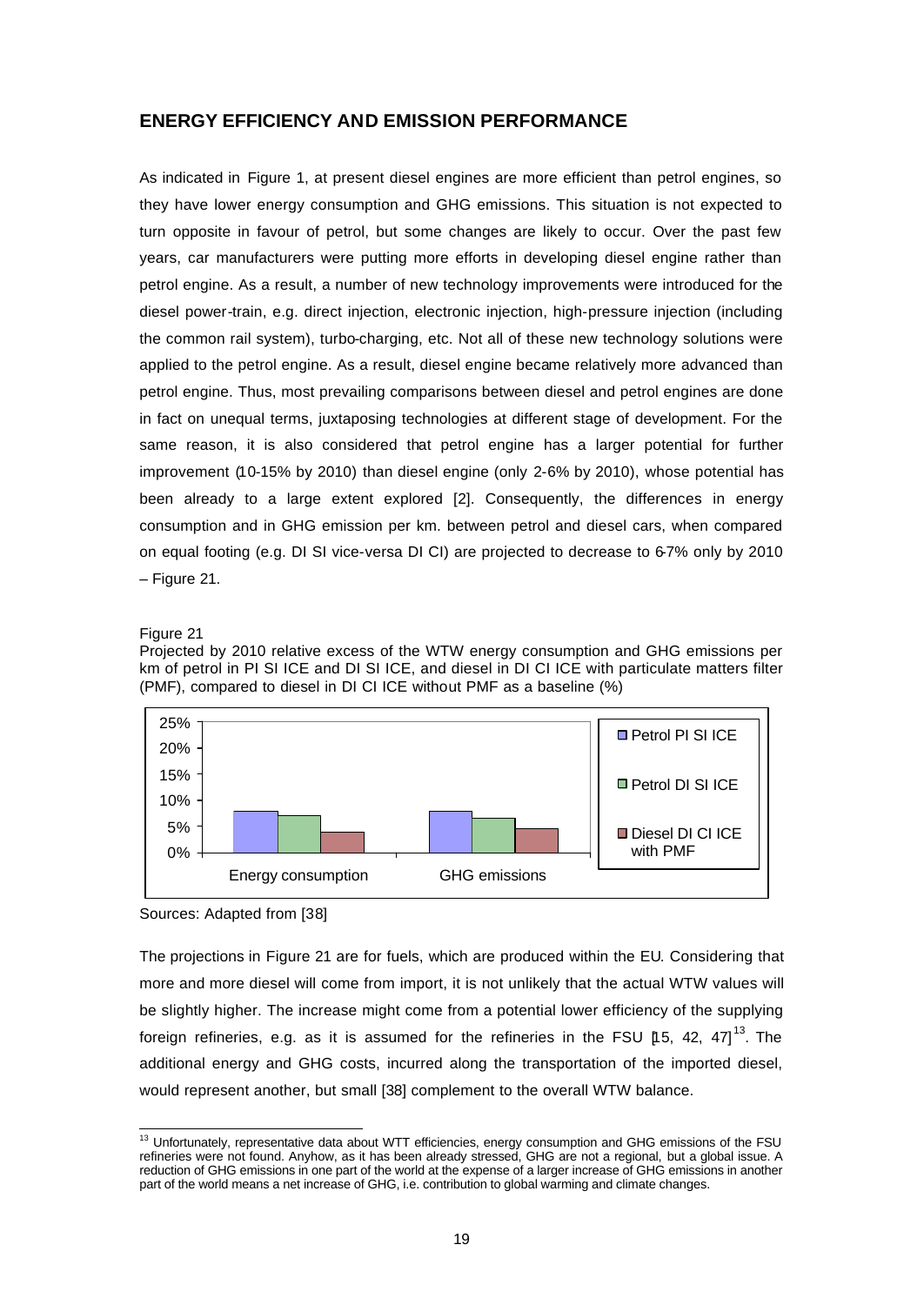# **FUEL QUALITY STANDARDS**

In addition to the measures for reducing GHG, the EU is aiming also at decreasing the emissions with impact on local air quality. In this context, the new emission standard EURO 4, replacing current EURO 3 standard in the beginning of 2005, will impose lower limits for a set of local pollutants in the EU – Annex 2. The reduction of nitrogen oxide (NOx) emissions from diesel engines is normally accompanied by an increase in particulate matters (PM) emissions and fuel consumption. Due to the NOx/PM trade-off, some after-treatment technologies might be needed – lean de-NOx catalysts or PMF. The automotive industry believes that the recent improvements in diesel technology will allow the new diesel passenger cars from the lowest class (1) from Annex 2 to meet simultaneously the EURO 4 limits for NOx and PM without additional equipment, e.g. PMF [6]. If this cannot be achieved in practice, the introduction of PMF will be necessary. In such a case, the energy consumption and GHG emissions per km. for diesel will be further increased and the gap with the comparable petrol option (DI SI ICE) will come down to a negligible 2-3% – Figure 22.

#### Figure 22

Projected by 2010 relative excess of the WTW energy consumption and GHG emissions per km of petrol in PI SI ICE and DI SI ICE, compared to diesel in DI CI ICE with PMF as a baseline (%)





The introduction of tougher emission regulations takes place not only in Europe, but in other regions as well, e.g. the new TIER 2 standard in the USA. TIER 2 and EURO 4 are not directly comparable, as they look at slightly different pollutants, however the combined impact of both regulations will be an increase in the demand for cleaner fuels [13, 52, 53]. Meeting the stricter environmental regulations appears to be generally more difficult and more costly for diesel, rather than for petrol. This is partly due to the fact that the proper performance of a number of the new sophisticated improvements in the diesel technology requires cleaner fuel (especially with a low sulphur content<sup>14</sup>) with strictly determined and maintained specifications

  $14$  Currently in the EU the sulphur content limits are 350 ppm for diesel and 150 for petrol. As from 2005 they will get down to 50 ppm, while the application of only sulphur-free fuels (sulphur content below 10 ppm) as from 2009 has been imposed [37]. The new U.S. emissions limits for 2007-2010 are set up based on the assumption that exhaust after-treatment for NOx and PM will be available and that sulphur in diesel will be capped at 15 ppm starting middle of 2006, in order not to contaminate the exhaust treatment devices [13].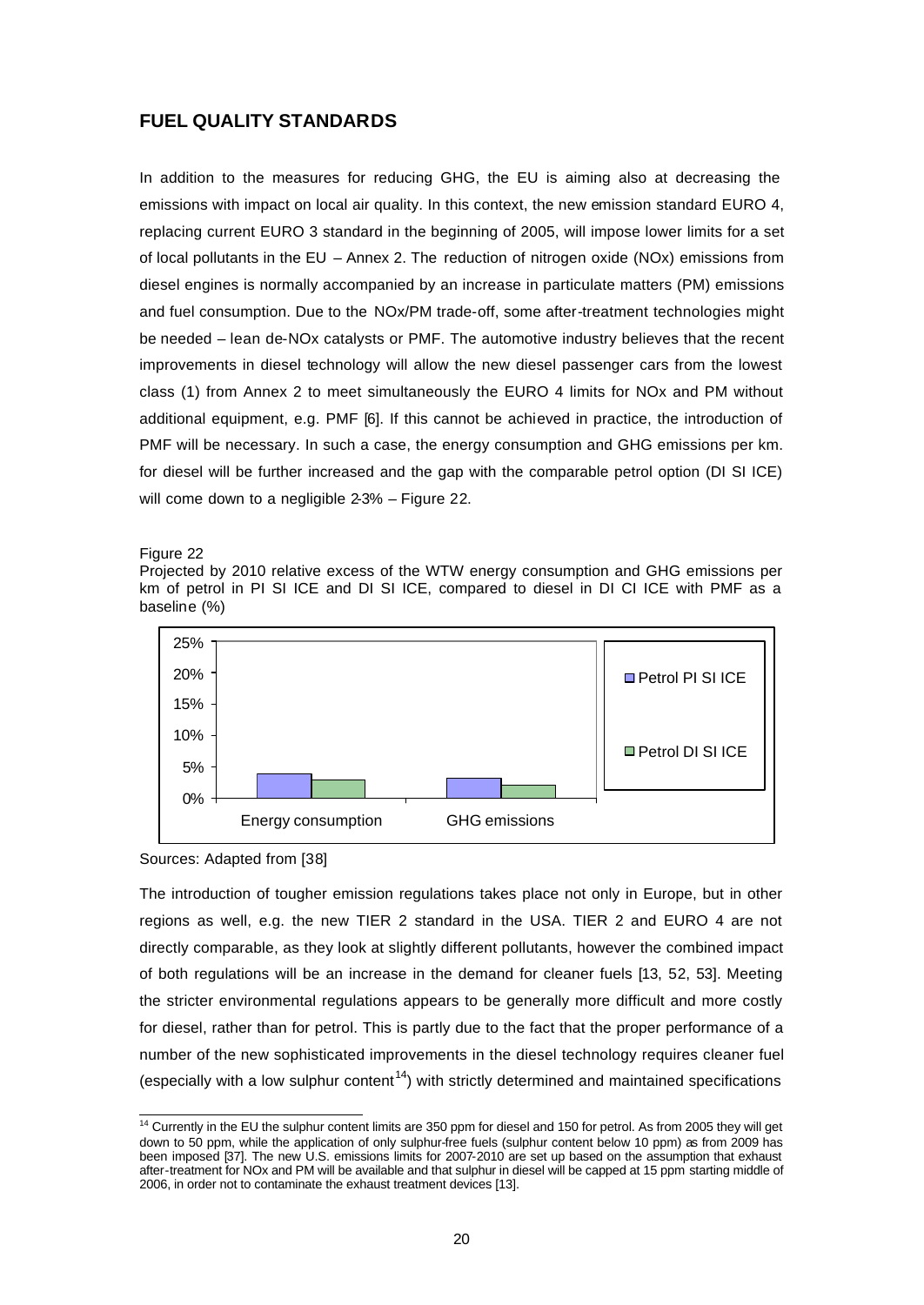[13]. With growing global demand for diesel, the sufficient availability of such clean diesel can be questioned. Many refineries in the world will be forced to upgrade within relatively short period of time their facilities according to the new requirements. In case of such a large simultaneous modernisation, temporal price and supply disruptions in diesel may occur, due to potential equipment deficits and/or delays in deliveries [13, 56].

As Figure 7 indicates, recently the energy cost of producing diesel was equal to the energy cost of producing petrol. In parallel, the production costs of diesel and petrol are reported to be also equal – approximately EUR 0.24 per litre ([ 33], adopted also from [29]). As Figure 8 illustrates, diesel production in the EU will become more energy-intensive than petrol production. On equal terms, this would mean that the average diesel production costs should tend to get higher than the average petrol production costs, at least because of the additional processing at the refineries. The gap between diesel and petrol production costs is likely to widen further, because of the more expensive adjustments of diesel properties at the refineries to the new (as from 2005) fuel quality requirements, compared to petrol. For petrol, the cumulative cost of reducing sulphur content from 150 ppm to 50 ppm and aromatics from 42% v/v to 35% v/v is estimated to be around 6.5 billion  $EUR^{15}$ . For diesel, only the cost of sulphur reduction from 350 ppm to 50 ppm is projected to amount to about 8 billion EUR<sup>16</sup> [7]. The cost of the additional reduction of sulphur content down to 10 ppm [22, 37] is expected to be 4.8 billion EUR for petrol and 6.7 billion EUR for diesel [8]. Hence, the average impact of the 10-ppm Sulphur on the fuel cost is foreseen to be 0.035 EUR per produced litre of petrol and 0.056 EUR per produced litre of diesel<sup>17</sup> [22]. Conversely, the relative WTW energy efficiency and GHG emissions gains per km. for petrol are estimated to be larger than those for diesel [33].

 $15$  If the reduction of aromatics comes first, otherwise the cost comes up to about 8 billion EUR [7].

<sup>&</sup>lt;sup>16</sup> Net Present Values (NPV) by the time of the publication of the report – 1999.

<sup>&</sup>lt;sup>17</sup> All figures are based on projections for EU-15 only, i.e. the NMS-10 are not considered.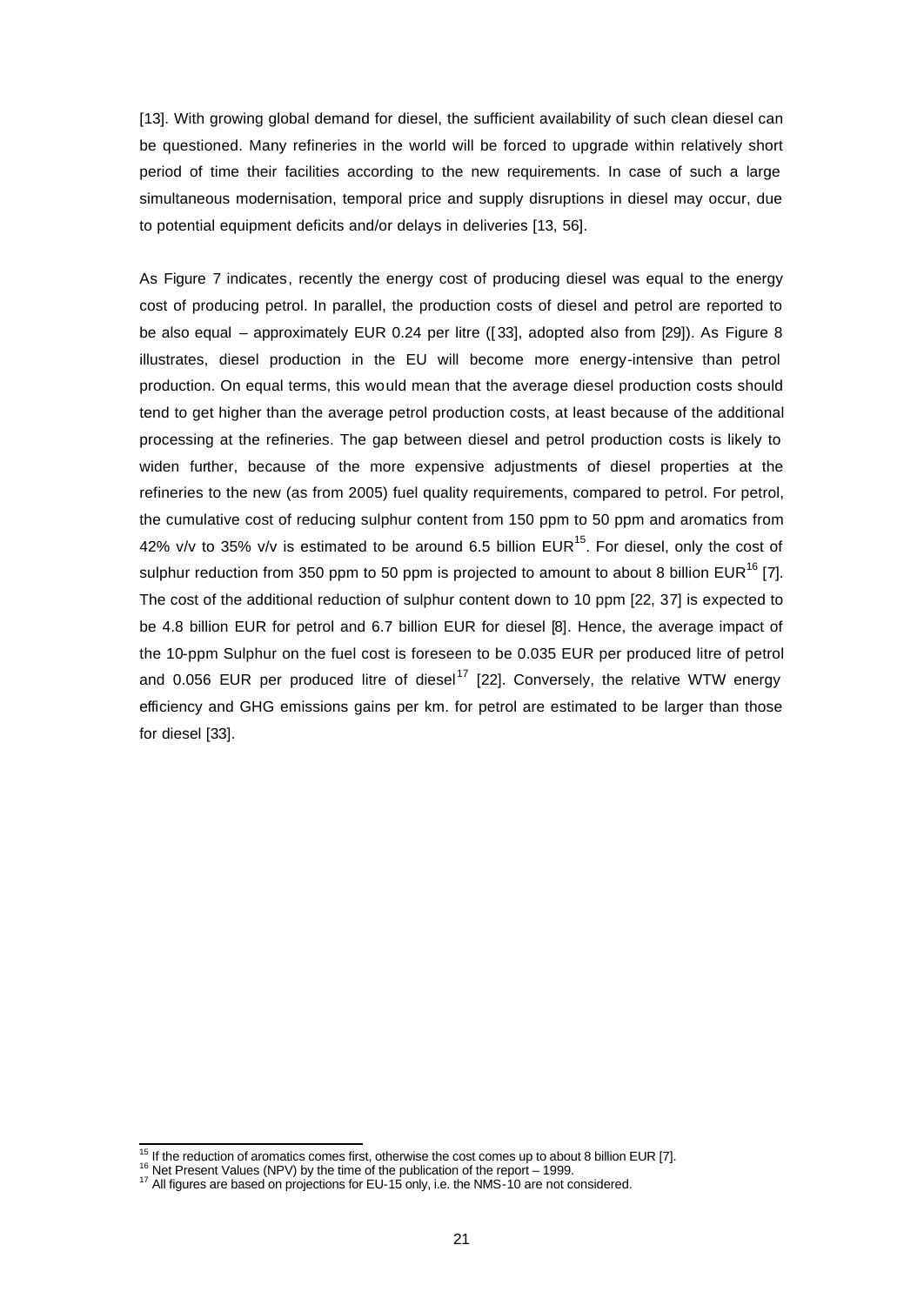# **COST ANALYSIS**

Traditionally, the automotive application of diesel was promoted in Europe, unlike other regions, e.g. the USA. For this reason, diesel was and still is a cheaper automotive fuel than petrol (Figure 23), mainly due to a lower taxation  $^{18}$ .





This lower taxation of diesel in the EU is not likely to change in the future, rather to get even more favourable for diesel, at least by 2010<sup>19</sup> – Figure 24.





Source: Adapted from [12, 32]

This means that on equal terms driving a diesel car is associated with lower fuel costs per km., compared to driving a petrol car. The higher efficiency of CI ICE, leading to lower fuel consumption, allows further reduction in fuels costs per km. for diesel cars, compared to petrol cars. Consequently, on equal footing the aggregate fuel costs per km. for diesel are much lower than those for petrol – Figure 25.

Source: Adapted from [32, 39]

 <sup>18</sup> Since the production costs per litre are equal. However, due to the higher energy content of diesel  $-$  35.7 MJ/l versus 31.2 MJ/l for petrol [39] – diesel production costs per energy unit are about 13% lower than those of petrol. In

the USA, the retail price of petrol and diesel recently was equal – about USD 0.38 per litre of each fuel [30].<br><sup>19</sup> The actual taxation advantages in favour of diesel over petrol will probably be even larger, since [12] f longer trans ition periods to adjust the national levels of taxation on diesel for a number of EU countries.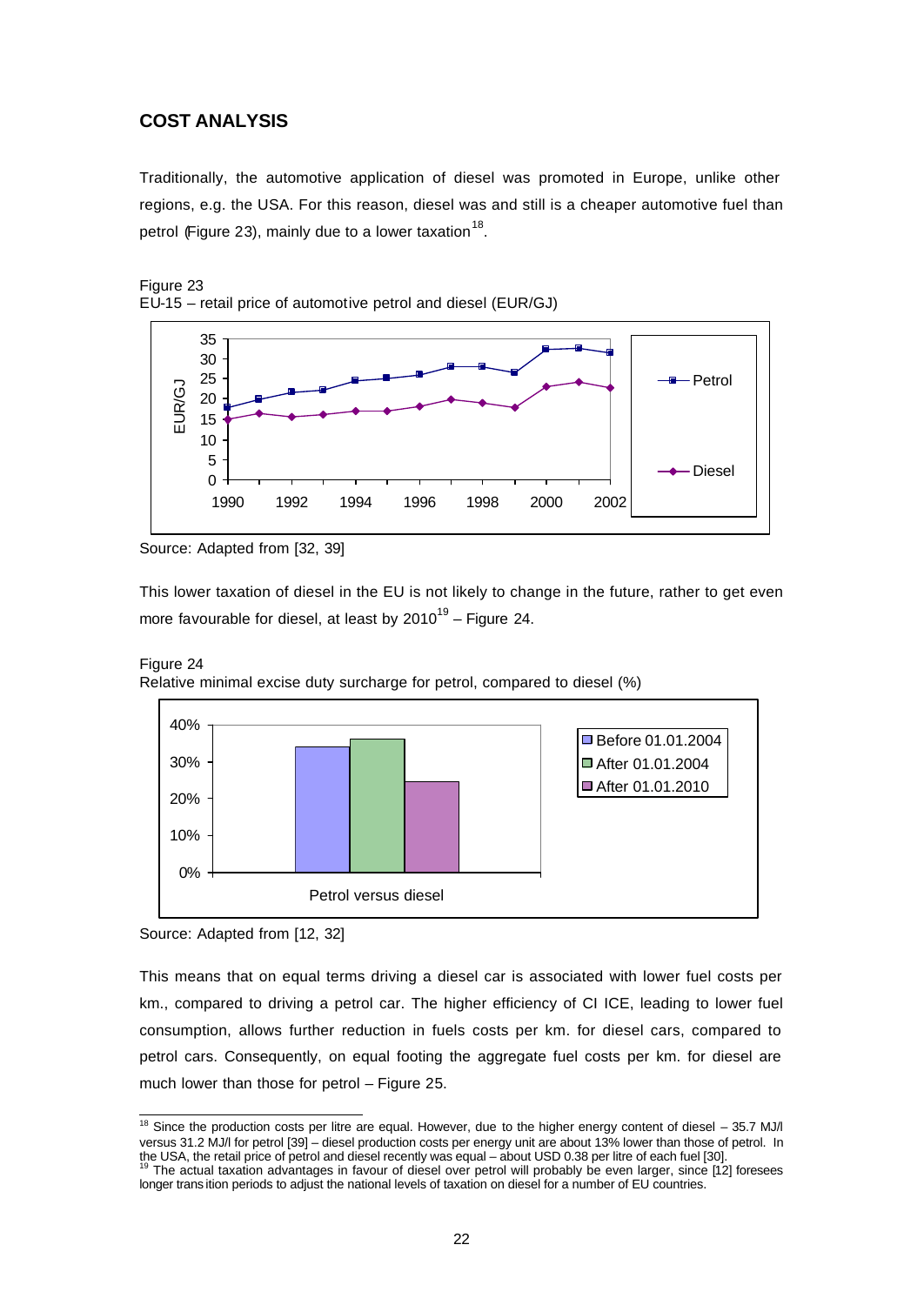Figure 25 Prevailing (2002) fuel costs for petrol in PI SI ICE and in DI SI ICE, and for diesel in DI CI ICE (EUR/100km)



Source: Adapted from [38] and Figure 23

Taking the values from Figure 25, the fuel cost break-even point between diesel and petrol is reached at 38% higher energy consumption for diesel car, compared to petrol cars. The following most likely alternative impacts can be expected in this case:

- $\checkmark$  The drivers of diesel cars make the same mileage as the drivers of petrol cars, i.e. the drivers of diesel cars reduce their annual fuel costs. This means that diesel demand is not elastic at all, since it is not affected by any price changes. Diesel cars earn net overall energy and GHG savings over petrol cars, equal to the difference between the energy and GHG efficiency per km. of diesel and petrol cars.
- $\checkmark$  The drivers of diesel cars make higher annual mileage, but they still save money, compared to the divers of petrol cars. This means that the growth in annual mileage is lower than the price difference between diesel and petrol. Diesel cars earn net overall energy and GHG savings over petrol cars, if the increase in annual mileage is lower than the difference between the energy and GHG efficiencies per km. of diesel and petrol cars.
- $\checkmark$  The drivers of diesel cars make higher annual mileage, compared to the drivers of petrol cars, but they pay the same total fuel costs per year as the drivers of petrol cars. In this case diesel cars earn net overall energy and GHG penalties over petrol cars, as the price difference between diesel and petrol is larger than the difference between the energy and GHG efficiencies per km. of diesel and petrol cars.
- $\checkmark$  The drivers of diesel cars make much higher mileage per year than the drivers of petrol cars, actually increasing their annual fuel costs.

This slight paradox, occurring in the last 3 cases, can arise due to the specifics of the aggregate consumer's demand. Normally, the aggregate consumer's demand is relatively constant, defined by the prevailing and expected income. The breakdown amongst different items in the aggregate consumer's demand however tends to be flexible. The relative reduction in fuel costs (in EUR/km.) may result in an absolute increase in fuel costs (in EUR),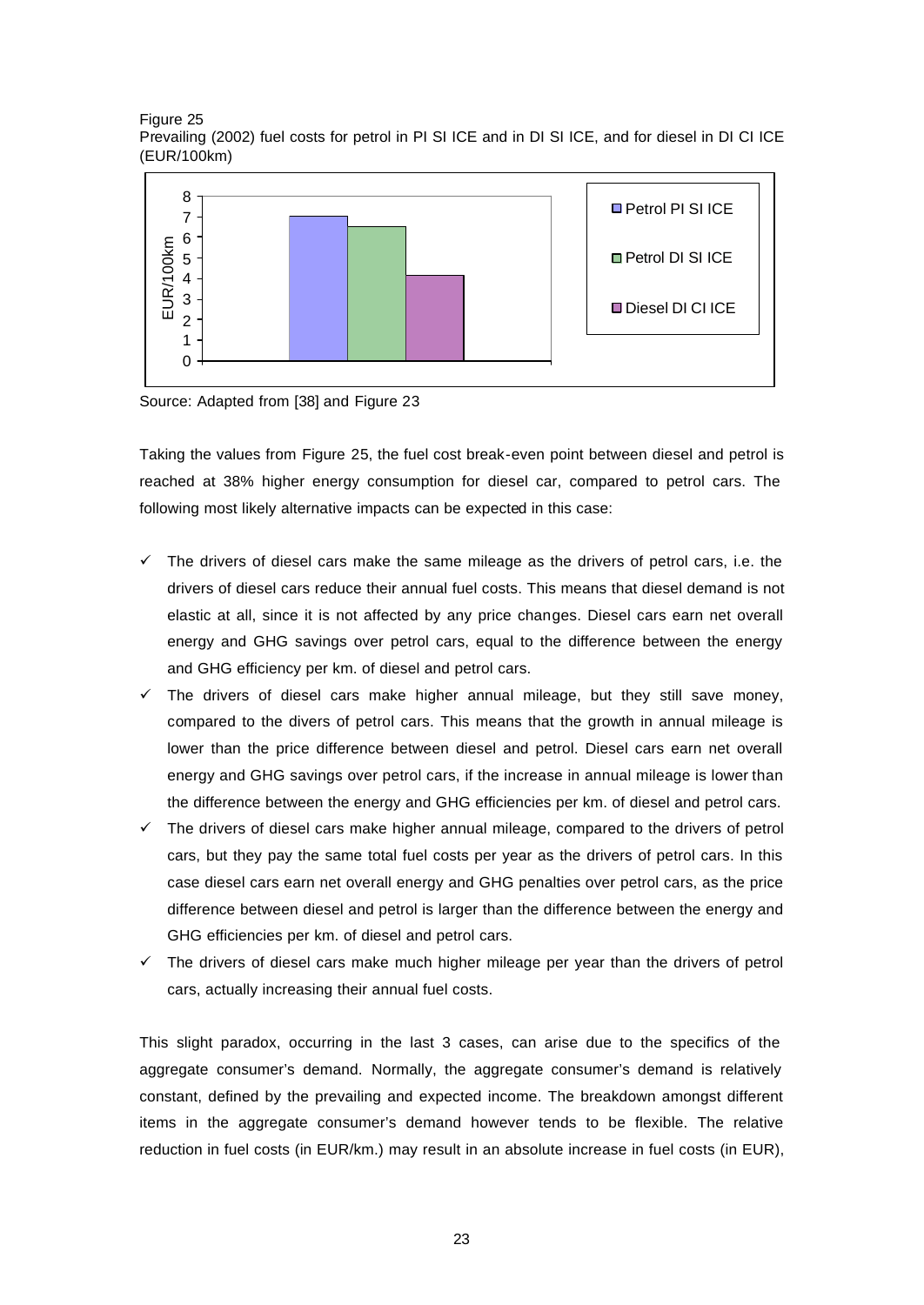because of trade-offs with other items in the aggregate consumer's demand, which may include even not-market driven preferences. Typical examples of such trade-offs are:

- Enjoying cheaper and more comfortable residence in the countryside, compared to the city alternative (trade-off between rent costs and fuel costs);
- Increased number and length of holiday trips over weekends (trade-off between fuel costs and the sense of freedom, having impact e.g. on the health expenditure);
- Increased number and length of business trips (trade-off between fuel costs and increased income, thanks to extended current or new business opportunities), etc.

At the end, the recent substantial development and improvement of road network in the EU gives customers additional incentives to increase their annual mileage. Hence, the drivers of diesel cars get additional incentives for further financial benefits, compared to the drivers of petrol cars.

It is challenging to identify exactly the potential impact of the fuel cost advantages of diesel on driver's behaviour. This is due to the fact that the structure of the statistical indicators, which may suggest such trends, e.g. overall energy consumption and GHG emissions, annual mileage, etc., is rather complex. For instance, the overall energy consumption and GHG emissions are in direct proportion of vehicle's weight, engine displacement and power, etc. – vehicle parameters, whose average values recently grew in the EU [17]. The average annual mileage also depends very much on the business cycles of the economic system. Last, but not least, the impacts of economic processes are usually peculiar with a certain time delay. So, at first the drivers of diesel cars most probably will just enjoy the lower fuel expenditure. Later on, they probably will adjust the breakdown amongst the items in their aggregate consumer's demand according to the relative priorities, which are flexible. The appearance of new items in their aggregate consumer's demand is not impossible either. All these reasons mean that making projections with a high extent of confidence is presently constrained by the lack of enough statistical proofs accumulated. Nevertheless, the latest available data about GHG emissions in the EU show that the positive impact of the enhanced application of diesel cars might not be so evident. Within 1999-2001 transport registered a new increase in its CO2 emissions – 0.9% per year on average, while the annual average growth in the automotive CO2 emissions was even larger  $-1.3\%$  [28, 30, 32]. The general upward trends in the annual mileage basically didn't change substantially either (Figure 26). Last, but not least, the relative reduction in person/kilometres<sup>20</sup> in 1999 and 2000 and the following new large increase in 2001 fits the assumption about the delay in consumer's response to the fuel cost benefits, ensuing from the lower fuel price and the higher engine efficiency of the diesel option, compared to the petrol option.

<sup>&</sup>lt;sup>20</sup> Number of travelling persons multiplied by kilometres travelled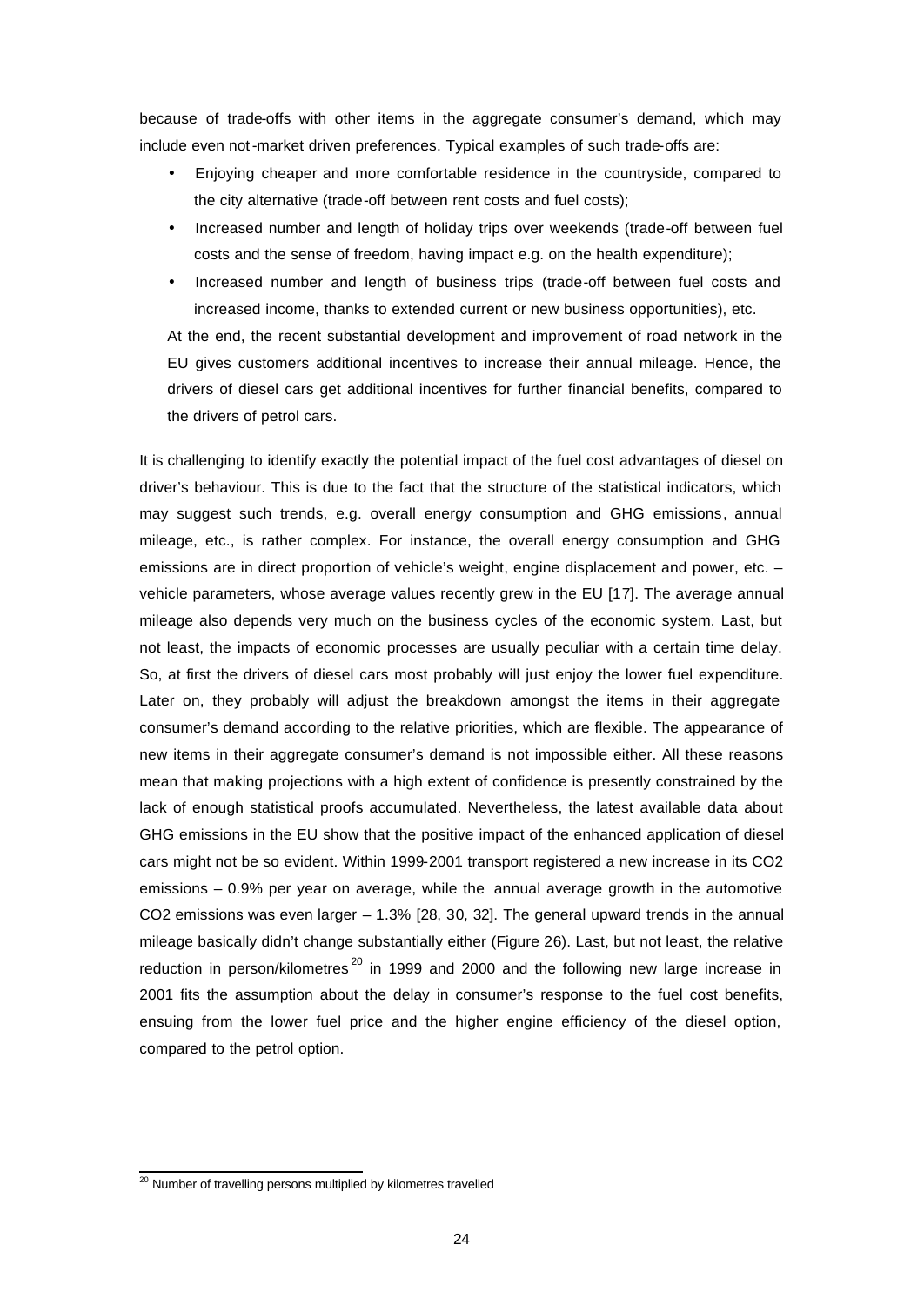



Source: Adapted from [32]

It is even more challenging to predict the prospective changes in the aggregate consumer's demand of the drivers of diesel cars, due to the difference between diesel and petrol fuel costs, because of the uncertainties with the retail fuel prices. However, considering the recently increased difference between minimum excise duties of petrol and diesel (Figure 24), and the narrowing gap between SI ICE and CI ICE efficiencies Figure 1, Figure 21 and Figure 22), currently it seems more likely for the gap between diesel and petrol fuel costs to get even larger. This would mean that the drivers of diesel cars would get stronger incentives to re-arrange the priority of items in their aggregate consumer's demand.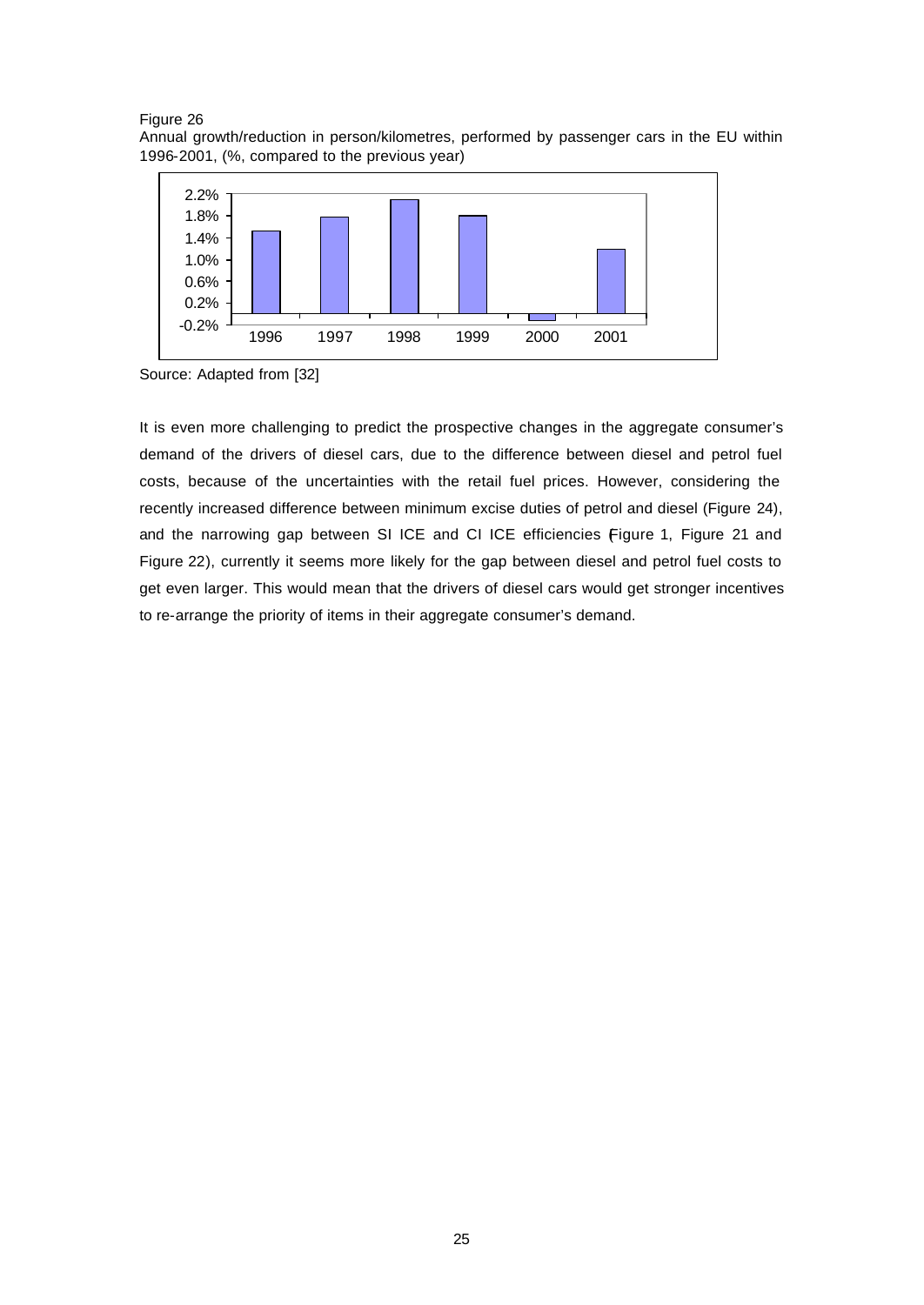# **CONCLUSIONS**

Based on the analysis, performed in the previous paragraphs, the following core conclusions about the probable impacts of the increasing automotive diesel demand, at the expense of petrol, in the EU by 2010 can be highlighted:

- $\checkmark$  Potential negatives for the security and diversity of energy supply, as more diesel should be imported and more petrol should be exported at the time of growing demand for diesel and declining demand for petrol in the world.
- $\checkmark$  Relative reduction of the WTW energy efficiency and poorer GHG performance per km., due to additional processing at the refineries, decreasing efficiency advantages of diesel cars over petrol cars and new fuel quality standards, whose meeting is associated with higher energy and GHG costs for diesel, compared to petrol.
- $\checkmark$  Potential increase of the overall energy consumption and GHG emissions of diesel cars, compared to petrol cars, due to fuel price differences, which strongly favour diesel usage over that petrol application.
- $\checkmark$  Increase of diesel production cost, because of exceeding the optimum upper limit of diesel fraction out of oil refining and new fuel quality standards, whose meeting is more costly for diesel, rather than for petrol.

For the above reasons, the EC already expressed its concerns about the continuous growth in diesel car fleet, respectively  $-$  in the automotive diesel consumption. The most feasible alternative, suggested by the EC, is further improvement of the petrol engine technology [26, 27]. Most recent engine novelties were elaborated for the diesel technology. Hence, petrol engine contains a larger unexplored potential for additional development than diesel engine [2]. By improving petrol engine and making it competitive to diesel engine in terms of energy consumption and GHG emissions, the balance in the automotive fuel supply by fuel brands and thus – on the automotive fuel market, can be re-established. In this context, the probable near-term and medium-term (by 2010) combined outcome from the feasible extent of improving petrol engine technology and the still increasing diesel demand are summarised in Figure 27.

Figure 27

Near-term and medium-term (by 2010) performance comparison between diesel and petrol cars, in case of continuing growth in diesel consumption and exploration of the technology reserves to improve petrol engine technology

| Diesel versus<br>Petrol | Security of<br>energy supply | Energy efficiency<br>(per km. $/$ | GHG emissions<br>(per km. / overall) | Costs |  |  |  |
|-------------------------|------------------------------|-----------------------------------|--------------------------------------|-------|--|--|--|
|                         |                              | overall)                          |                                      |       |  |  |  |
| Near-term               | + / O                        | +10                               | +10                                  |       |  |  |  |
| Medium-term             |                              |                                   |                                      |       |  |  |  |

Legend: (**+**) Moderate benefits; (**O**) Similar performance, no benefits; (**–**) Moderate penalties;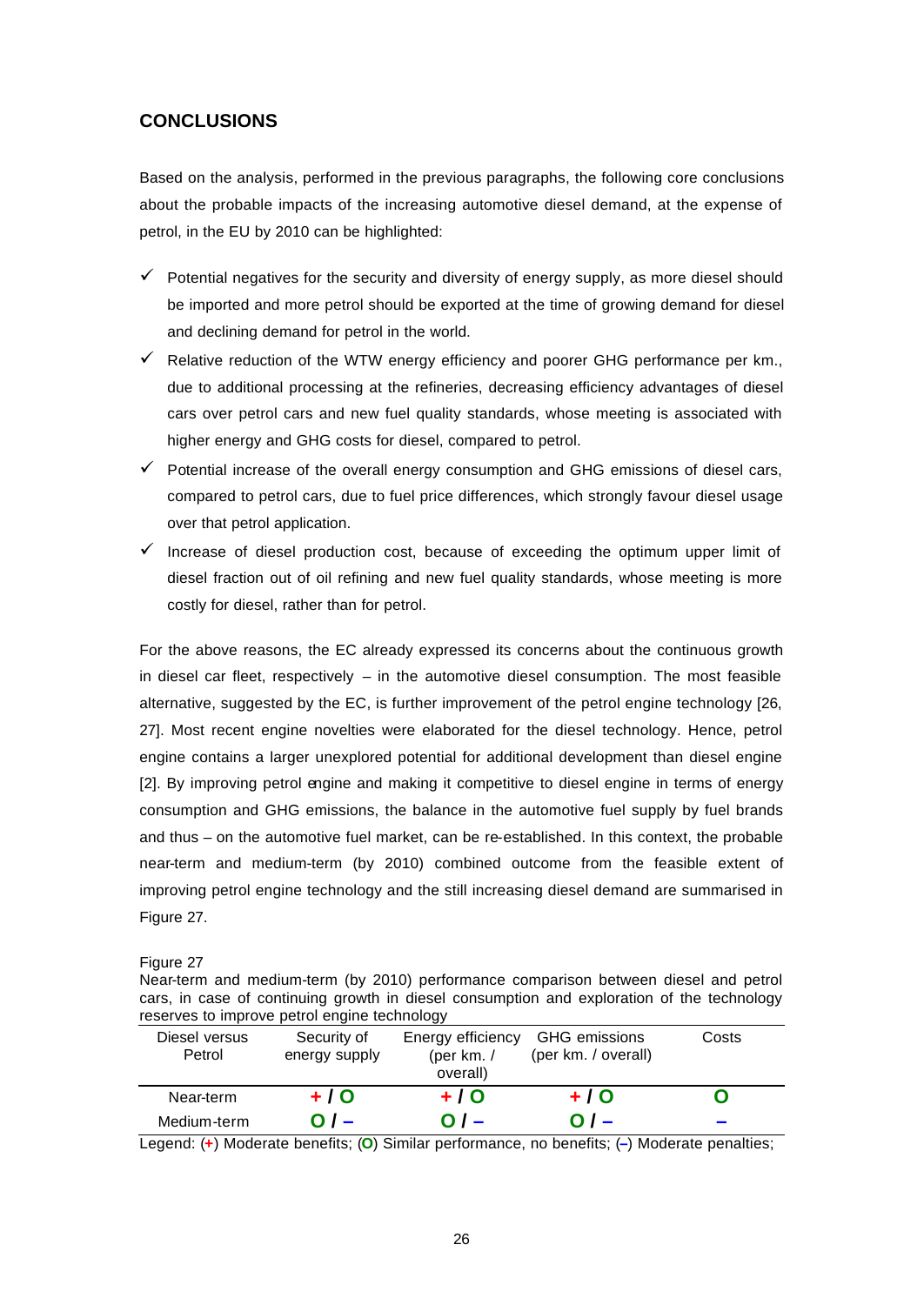# **ANNEXES**

# **ANNEX 1**

CO2 reduction milestones for new passenger cars, sold in the EU, committed by ACEA, JAMA and KAMA

| <b>Milestones</b> | <b>ACEA</b>                                                                                   | <b>JAMA</b>                                                                                   | <b>KAMA</b>                                                                                   |
|-------------------|-----------------------------------------------------------------------------------------------|-----------------------------------------------------------------------------------------------|-----------------------------------------------------------------------------------------------|
| By 2000           | 120 g/km for individual<br>cars                                                               | 120 g/km for individual<br>cars                                                               | 120 g/km for individual<br>cars                                                               |
| By 2003           | 165-170 g/km on<br>average, evaluate the<br>potential to reach 120<br>g/km on average in 2012 | 165-175 g/km on<br>average, evaluate the<br>potential to reach 120<br>g/km on average in 2012 |                                                                                               |
| By 2004           |                                                                                               |                                                                                               | 165-170 g/km on<br>average, evaluate the<br>potential to reach 120<br>g/km on average in 2012 |
| By 2008           | 140 g/km on average                                                                           |                                                                                               |                                                                                               |
| By 2009           |                                                                                               | 140 g/km on average                                                                           | 140 g/km on average                                                                           |
| By 2012 (?)       | 120 g/km on average                                                                           | 120 g/km on average                                                                           | 120 g/km on average                                                                           |

Source: [16, 19, 20]

## **ANNEX 2**

EURO 3 and EURO 4 emission standards for passenger cars (PC) and LDV, (g/km)

|          | Vehicles / Pollutants       | CO   | <b>THC</b> | <b>NO<sub>x</sub></b> | HC+NOx | <b>PM</b> |
|----------|-----------------------------|------|------------|-----------------------|--------|-----------|
| E.       | PC and $LDV - petrol, (1)$  | 2.30 | 0.20       | 0.15                  |        |           |
| U        | PC and $LDV - diesel$ , (1) | 0.64 |            | 0.50                  | 0.56   | 0.05      |
| R        | $LDV - petrol, (2)$         | 4.17 | 0.25       | 0.18                  |        |           |
| O        | $LDV - diesel, (2)$         | 0.80 |            | 0.65                  | 0.72   | 0.07      |
|          | $LDV - petrol, (3)$         | 5.22 | 0.29       | 0.21                  |        |           |
| 3        | $LDV - diesel, (3)$         | 0.95 |            | 0.78                  | 0.86   | 0.10      |
| E        | PC and LDV $-$ petrol, (1)  | 1.00 | 0.10       | 0.08                  |        |           |
| U        | PC and LDV - diesel, (1)    | 0.50 |            | 0.25                  | 0.30   | 0.025     |
| R        | $LDV - petrol, (2)$         | 1.81 | 0.13       | 0.10                  |        |           |
| $\Omega$ | $LDV - diesel, (2)$         | 0.63 |            | 0.33                  | 0.39   | 0.040     |
|          | $LDV - petrol, (3)$         | 2.27 | 0.16       | 0.11                  |        |           |
| 4        | $LDV - diesel, (3)$         | 0.74 |            | 0.39                  | 0.46   | 0.060     |

Legend: (1) – vehicle weight below 1,305 kg;

(2) – vehicle weight 1,305-1,760 kg;

(3) – vehicle weight more than 1,760 kg;

CO – carbon monoxide

THC – total hydrocarbons

NOx – nitrogen oxide

HC – hydrocarbons

PM – particulate matters

Source: Adapted from [25]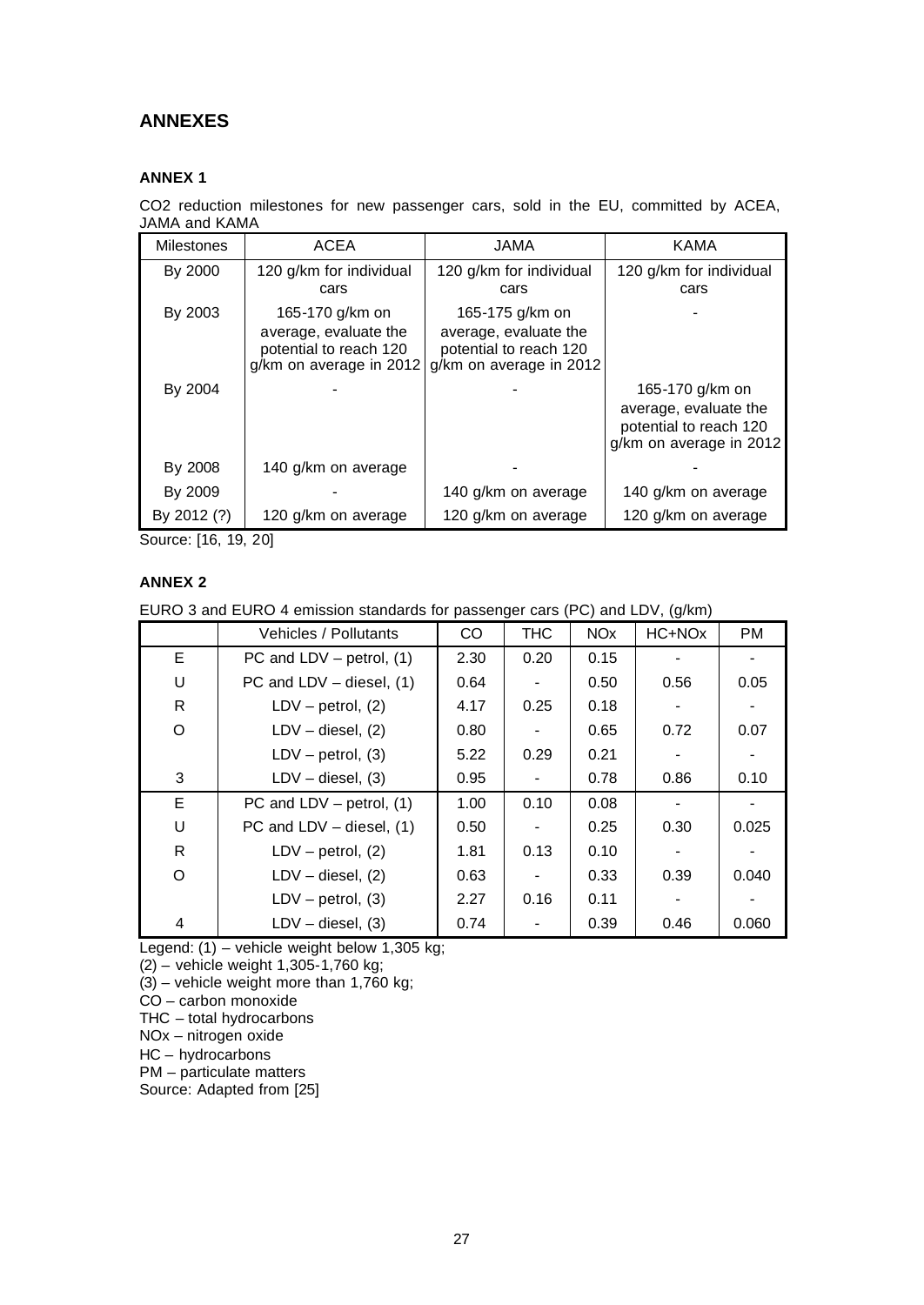# **REFERENCES**

- 1. Alternative Fuels Contact Group, *Interim Report*, Brussels, 2003
- 2. Alternative Fuels Contact Group, *Market Development of Alternative Fuels*, Brussels, 2003
- 3. CONCAWE, *Gasolines*, Product Dossier No 92/103, Brussels, 1992
- 4. CONCAWE, *Kerosines/jet fuels*, Product Dossier No. 94/106, Brussels, 1995
- 5. CONCAWE, *Gas oils (diesel fuels / heating oils)*, Product Dossier No. 95/107, Brussels, 1996
- 6. CONCAWE, *Fuel quality, vehicle technology and their interactions*, Report No. 55/99, Brussels, 1999
- 7. CONCAWE, *EU oil refining industry costs of changing gasoline and diesel fuel characteristics*, Report No. 99/56, Brussels, 1999
- 8. CONCAWE, *EU Commission "Call for Evidence" on Ultra Low Sulphur (ULS) Fuels – CONCAWE Response*, Brussels, 2000
- 9. CONCAWE, *Impact of a 10 ppm Sulphur Specification for Transport Fuels on the EU Refining Industry*, Report 00/54, Brussels, 2000
- 10. Council of the European Communities, *Council Directive 92/81/EEC of 19 October 1992 on the harmonization of the structure of excise duties on mineral oils*, Brussels, 1992
- 11. Council of the European Communities, *Council Directive 92/82/EEC of 19 October 1992 on the approximation of the rates of excise duties on mineral oils*, Brussels, 1992
- 12. Council of the European Union, *Council Directive 2003/96/EC of 27 October 2003 restructuring the Community framework for the taxation of energy products and electricity*, Brussels, 2003
- 13. DRI-WEFA and Arthur D. Little, *Future Powertrain Technologies: The Next Generation – Position Paper Advanced Alternative Fuel Technology Outlook, 2008-2020*, DRI-WEFA and Arthur D. Little, Lexington MA & Cambridge MA, 2001
- 14. Diesel Technology Forum, *Demand for Diesels: The European Experience*, Herndon, 2001
- 15. ENERDATA S.A., *World Energy Database*. October 2003 Update, Paris, 2003
- 16. European Automobile Manufacturers Association (ACEA), Alliance of Automobile Manufacturers (Alliance), Engine Manufacturers Association (EMA), Japan Automobile Manufacturers Association (JAMA), *World Wide Fuel Charter*, 2002
- 17. European Automobile Manufacturers Association (ACEA), www.acea.be
- 18. European Commission, *Recommendation of 5 February 1999 on the reduction of CO2 emissions from passenger cars*, 1999/125/EC, Brussels, 1999
- 19. European Commission, *Recommendation of 13 April 2000 on the reduction of CO2 emissions from passenger cars (KAMA)*, 2000/303/EC, Brussels, 2000
- 20. European Commission, *Recommendation of 13 April 2000 on the reduction of CO2 emissions from passenger cars (JAMA)*, 2000/304/EC & Corrigenda of 18 May 2000, Brussels, 2000
- 21. European Commission, *Towards a European strategy for the security of energy supply*, Green Paper COM (2000) 769, Brussels, 2000
- 22. European Commission, *Proposal for a Directive of the European Parliament and of the Council on the Quality of Petrol and Diesel Fuels and Amending Directive 98/70/EC*, COM (2001) 241, Brussels, 2001
- 23. European Commission, *White Paper European Transport Policy for 2010: time to decide*, White Paper COM (2001) 370, Brussels, 2001
- 24. European Commission, *Communication from the Commission to the Council and the European Parliament – Implementing the Community Strategy to Reduce CO2 Emissions from Cars: Second Annual Report on the Effectiveness of the Strategy (Reporting Year*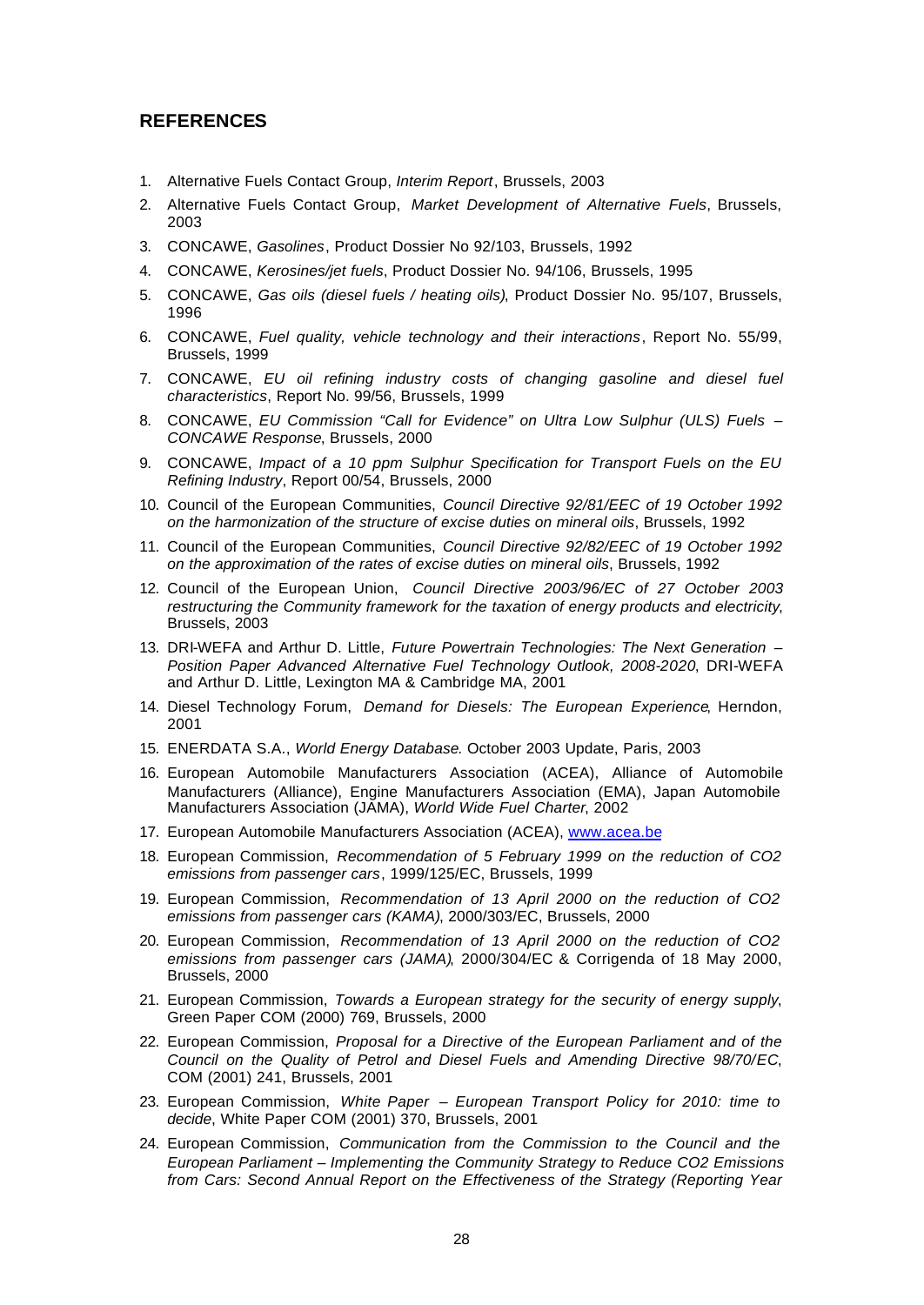*2000)*, COM (2001) 643 & SEC (2001) 1722 (Commission Staff Working Paper), Brussels, 2001

- 25. European Commission, *Current and Future European Community Emission Requirements*, Brussels, 2002
- 26. European Commission, *Communication from the Commission to the Council and the European Parliament: Implementing the Community Strategy to Reduce CO2 Emissions from Cars: Third Annual Report on the Effectiveness of the Strategy (Reporting Year 2001)*, COM (2002) 693 & SEC (2002) 1338 (*Commission Staff Working Paper*), Brussels, 2002
- 27. European Commission, *Communication from the Commission to the Council and the European Parliament: Implementing the Community Strategy to Reduce CO2 Emissions from Cars: Fourth Annual Report on the Effectiveness of the Strategy (Reporting Year 2002)*, COM (2004) 78 & SEC (2004) 140, Brussels, 2004
- 28. European Commission, Directorate-General for Energy and Transport, *European Union Energy & Transport in Figures 2001*, Brussels, 2001
- 29. European Commission, Directorate-General for Energy and Transport & EUROSTAT, *Energy and Environment Indicators 1985-2000*, Brussels, 2002
- 30. European Commission, Directorate-General for Energy and Transport, *European Union Energy & Transport in Figures 2002*, Brussels, 2002
- 31. European Commission, Directorate-General for Energy and Transport, *European Energy and Transport Trends to 2030*, Brussels, 2003
- 32. European Commission, Directorate-General for Energy and Transport, *European Union Energy & Transport in Figures 2003*, Brussels, 2003
- 33. European Commission, Directorate-General for Environment, *The Costs and Benefits of Lowering the Sulphur Content of Petrol & Diesel to Less than 10 ppm*, Brussels, 2001
- 34. European Environmental Agency, *Greenhouse gas emission trends in Europe, 1990- 2000*, Topic Report 7/2002
- 35. European Environmental Agency, *Greenhouse gas emission projections for Europe*, Technical Report 77/2003
- 36. European Environmental Agency, *Annual European Community greenhouse gas inventory 1990-2001 and inventory report 2003 – Submission to the UNFCCC secretariat*, Technical Report 95/2003
- 37. European Parliament and Council, *Directive 2003/17/EC of the European Parliament and of the Council of 3 March 2003 amending Directive 98/70/EC relating to the quality of petrol and diesel fuels*, Brussels, 2003
- 38. EUCAR, CONCAWE and JRC (Joint Research Centre of the European Commission), *Well-to-Wheels Analysis of Future Automotive Fuels and Associated Powertrains in the European Context*, 2004
- 39. International Energy Agency, *Automotive fuels or the Future the Search for Alternatives*, Organisation for Economic Development and Co-operation & International Energy Agency, Paris, 1999
- 40. International Energy Agency, *The Road from Kyoto Current CO2 and Transport Policies in the IEA*, Organisation for Economic Development and Co-operation & International Energy Agency, Paris, 2000
- 41. International Energy Agency, *Oil Information 2002*, Organisation for Economic Development and Co-operation & International Energy Agency, Paris, 2002
- 42. International Energy Agency, *Russia Energy Survey 2002*, Organisation for Economic Development and Co-operation & International Energy Agency, Paris, 2002
- 43. International Energy Agency, *Oil Information 2003*, Organisation for Economic Development and Co-operation & International Energy Agency, Paris, 2003
- 44. International Energy Agency, *Energy Statistics of OECD Countries 2000-2001*, Organisation for Economic Development and Co-operation & International Energy Agency, Paris, 2003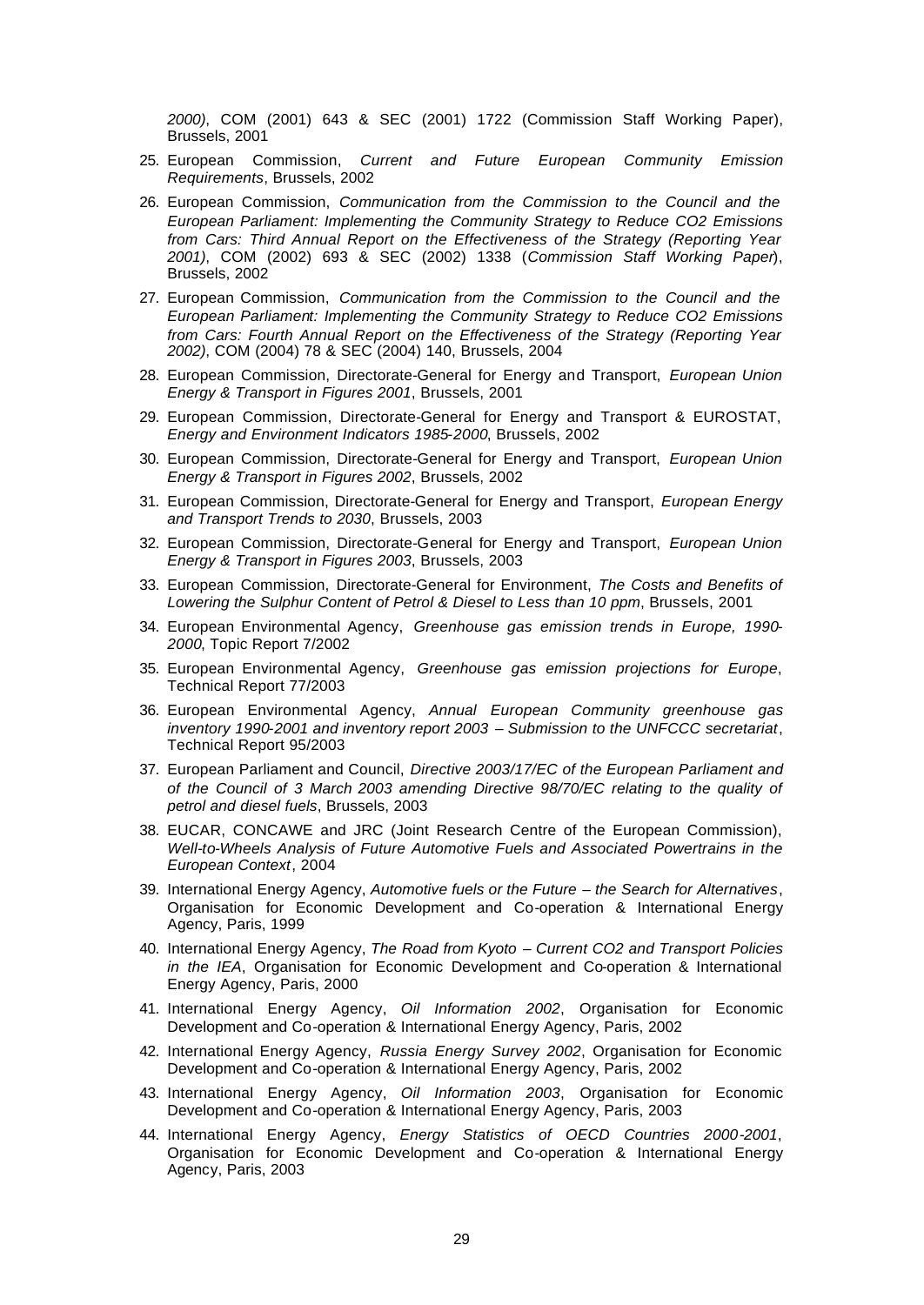- 45. International Energy Agency, *Energy Statistics of non-OECD Countries 2000-2001*, Organisation for Economic Development and Co-operation & International Energy Agency, Paris, 2003
- 46. International Energy Agency, *Key World Energy Statistics 2003*, Organisation for Economic Development and Co-operation & International Energy Agency, Paris, 2003
- 47. International Energy Agency, *World Energy Investment Outlook 2003*, Organisation for Economic Development and Co-operation & International Energy Agency, Paris, 2003
- 48. Jensen, P., *Potential Limitations of Voluntary Commitments on CO2 Emission Reductions in Transport*, IPTS Report Vol. 79, Seville, 2003
- 49. Kavalov, B., *Biofuel Potentials in the EU*, EUR 21012, Institute for Prospective Technological Studies, Seville – Directorate-General Joint Research Centre – European Commission, 2004
- 50. Kavalov, B., *Techno-economic Analysis of Natural Gas Application as an Energy Source for Road Transport in the EU*, EUR 21013, Institute for Prospective Technological Studies, Seville – Directorate-General Joint Research Centre – European Commission, 2004
- 51. Rickeard D. J., *The Role of Conventional Fuels and Engines in the Coming Decades*, ExxonMobil Petroleum & Chemicals, 2001
- 52. Union of Concerned Scientists, *The Diesel Dilemma Diesel's Role in the Race for Clean Cars*, Cambridge MA, 2004
- 53. U.S. Department of Energy, Office of Integrated Analysis and Forecasting Energy Information Administration, *The Transition to Ultra-Low-Sulphur Diesel Fuel: Effects on Prices and Supply*, Washington DC, 2001
- 54. U.S. Department of Energy, Office of Integrated Analysis and Forecasting Energy Information Administration, *International Energy Outlook 2002*, DOE/EIA-0484(2002), 2002
- 55. U.S. Department of Energy, Oak Ridge National Laboratory Center for Transportation Analysis – Engineering Science & Technology Division, *Transport energy data book: Edition 23*, ORNL-6970 (Edition 23 of ORNL-5198), 2003
- 56. Vettier J-P. CEO Refining & Marketing of TotalFinaElf, *Oil Industry Contribution to Europe*, a presentation on the World Fuel Conference, 14-15 May 2001, Brussels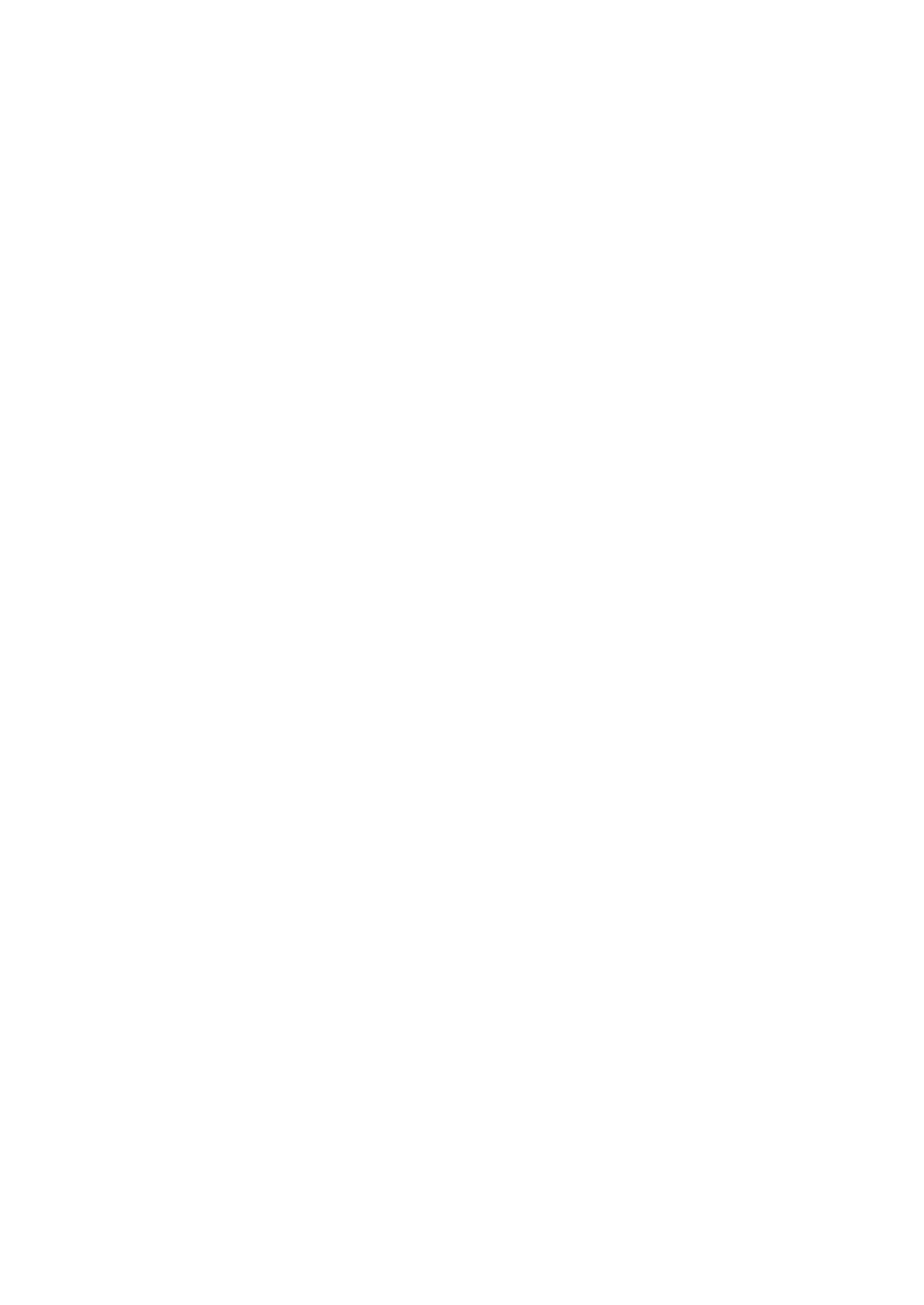European Commission

# **EUR 21378 EN – IMPACTS OF THE INCREASING AUTOMOTIVE DIESEL CONSUMPTION IN THE EU**

B. KAVALOV and S. D. PETEVES

Luxembourg: Office for official Publications of the European Communities

2004 – 38 pp. – 21 x 29.7 cm

Scientific and Technical Research series

ISBN 92-894-6088-1